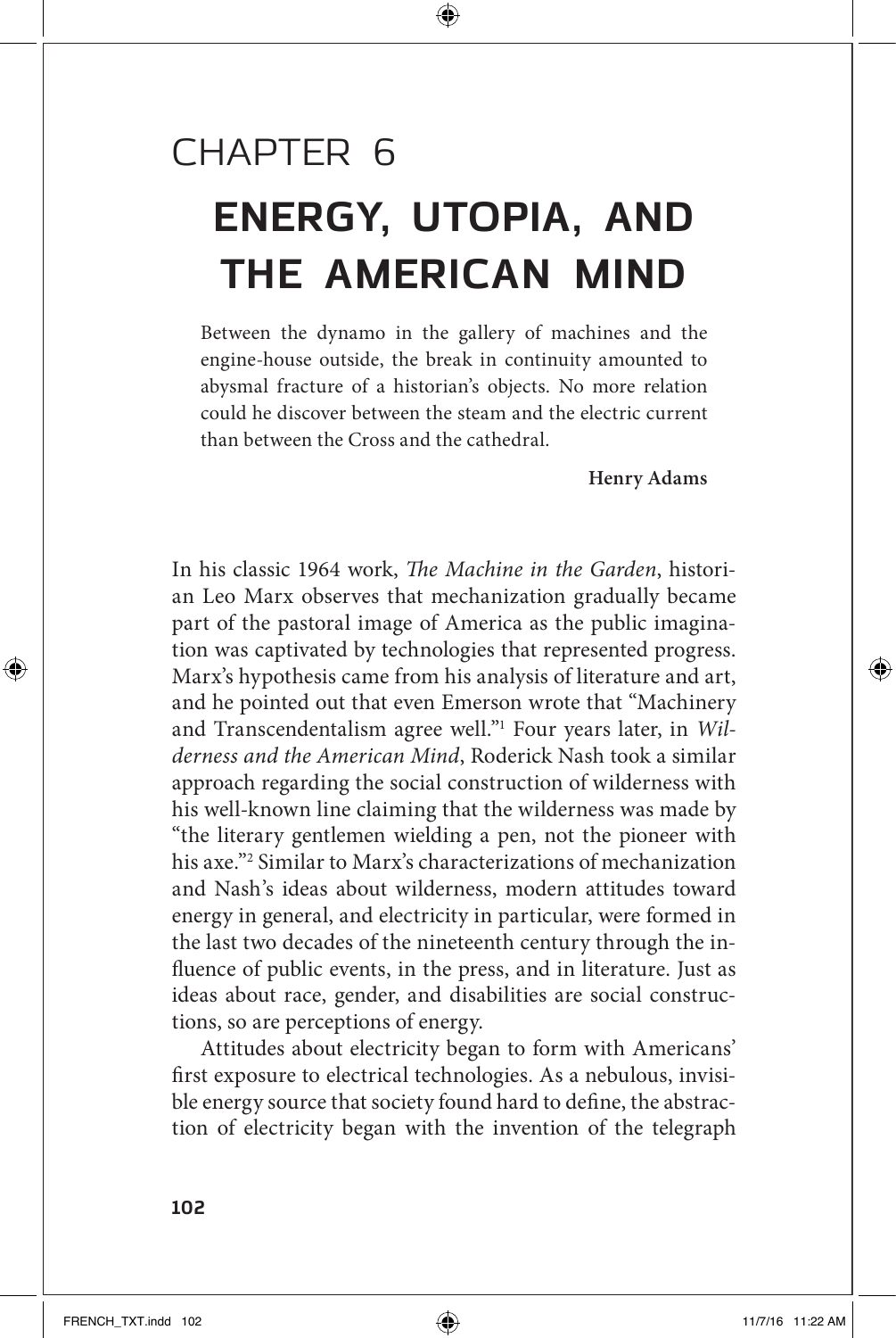in 1848, accelerated after the world's fair of 1876, and shifted again between 1882 and 1900. In the last two decades of the century, the perception of electricity changed from a mysterious entity to a utopian energy source. The public began to see the systems and technologies on display at the fair in 1876 as solutions to problems associated with energy derived from oldworld fire and smoke. The attitudinal shift that occurred was due both to advances in electrification technology itself and to cultural influences derived from events, press coverage, and literature. Technologically, the adoption of alternating current, the electrical technologies on display at the Chicago World's Fair in 1893, and the much-anticipated opening of the Niagara Falls generating station in 1895 deeply affected public attitudes. Culturally, press coverage of these events, along with positive portrayals in the popular genre of utopian literature, depicted electricity as a panacea—an unlimited, progressive power source with no deleterious consequences. The first stage of energy abstraction occurred with electricity's midcentury American debut; the next stage emerged after 1882, as technological advancement drove more practical applications and allowed for greater space between generation and consumption.

⊕

As successful as Thomas Edison's Pearl Street Station was at delivering on his promise to illuminate parts of midtown in 1882, the inherent flaw in his direct current system remained. To provide power to all of Manhattan, or any other large city, a plant would have to be placed every few miles to transmit power to the businesses and residences that wished to consume it. Edison's original plan included thirty-six independent coal-burning power stations to supply power to central New York City alone.<sup>3</sup> Recognizing this weakness in Edison's direct current system, George Westinghouse aggressively pursued alternating current after his engineers implemented the technology in 1886. Westinghouse's strategy was not without risk: the original alternating current power was single phase, which had some technical limitations, and there was no electric motor yet perfected that would run on alternating current power.

Two years prior to Westinghouse's successful pilot project in Great Barrington, the Serbian inventor Nikola Tesla had moved

ENERGY, UTOPIA, AND THE AMERICAN MIND **103**

♠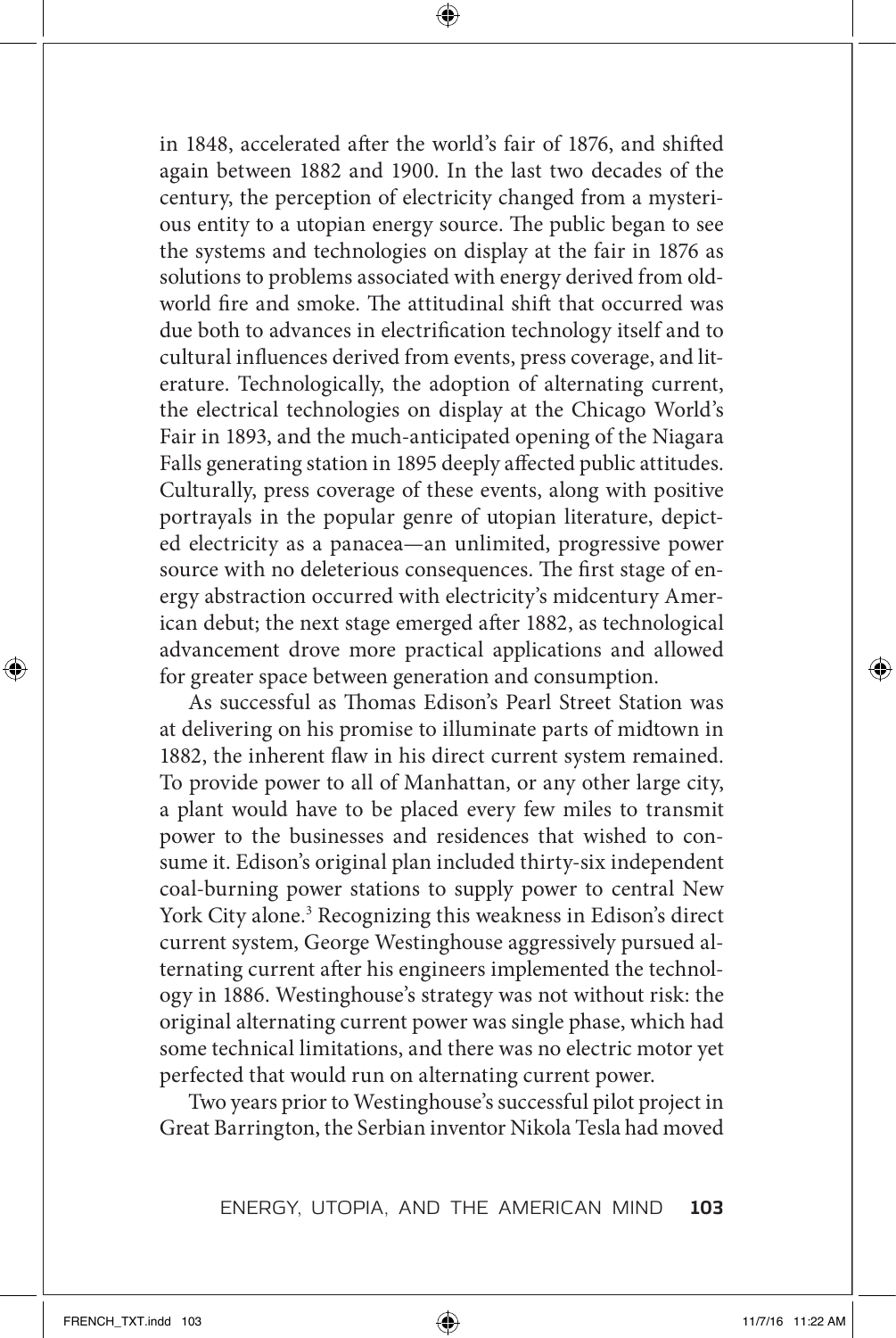to New York to take a job with Edison. Tesla had worked for an Edison affiliate in France and was recommended to Edison by a colleague, Charles Batchelor. As a young engineer in Budapest, Tesla had experimented with and developed concepts for a polyphase alternating current system, including an electric motor and an efficient generating system, but Edison, who had invested money and pride in his direct current systems, would not consider any of Tesla's ideas regarding the superiority of alternating current. Assigned to work on improving Edison's "Jumbo" direct current generators, Tesla lasted six months in his contentious employment under Edison. After working for a year as a ditch digger in New York, Tesla met Charles F. Peck and Alfred S. Brown, two investors who were interested in electricity as a business, who assisted him in setting up the Tesla Electric Company in 1887.<sup>4</sup> Peck and Brown were interested not just in electricity but in energy in a broader sense, including geothermal energy from the ocean.5 While working on several alternative energy projects for Peck and Brown, Tesla perfected his "Electro Magnetic Motor," which he patented in May 1888 along with three other inventions for the transmission of alternating current electrical power.6 In July, Tesla, Peck, and Brown sold their patent portfolio to Westinghouse, who was ready to move forward with larger distribution systems and the deployment of alternating current power.

⊕

The Westinghouse/Tesla partnership was key in the development of the modern electrical grid, but not without an initial struggle with Edison, who tried to discredit alternating current technology. The "battle of the currents" between Edison and Tesla has been written about at length in both histories of technology and studies of public relations. An overview of the controversy begins with Edison's market share in the deployment of direct-current-generating installations across the country being threatened by the Westinghouse alternating current system, and Edison fighting back with a negative public relations campaign that attempted to paint alternating current technology as dangerous. Edison's smear campaign went as far as lobbying the state of New York to accept electrocution as a method of capital punishment, using the Westinghouse

**104** ENERGY, UTOPIA, AND THE AMERICAN MIND

♠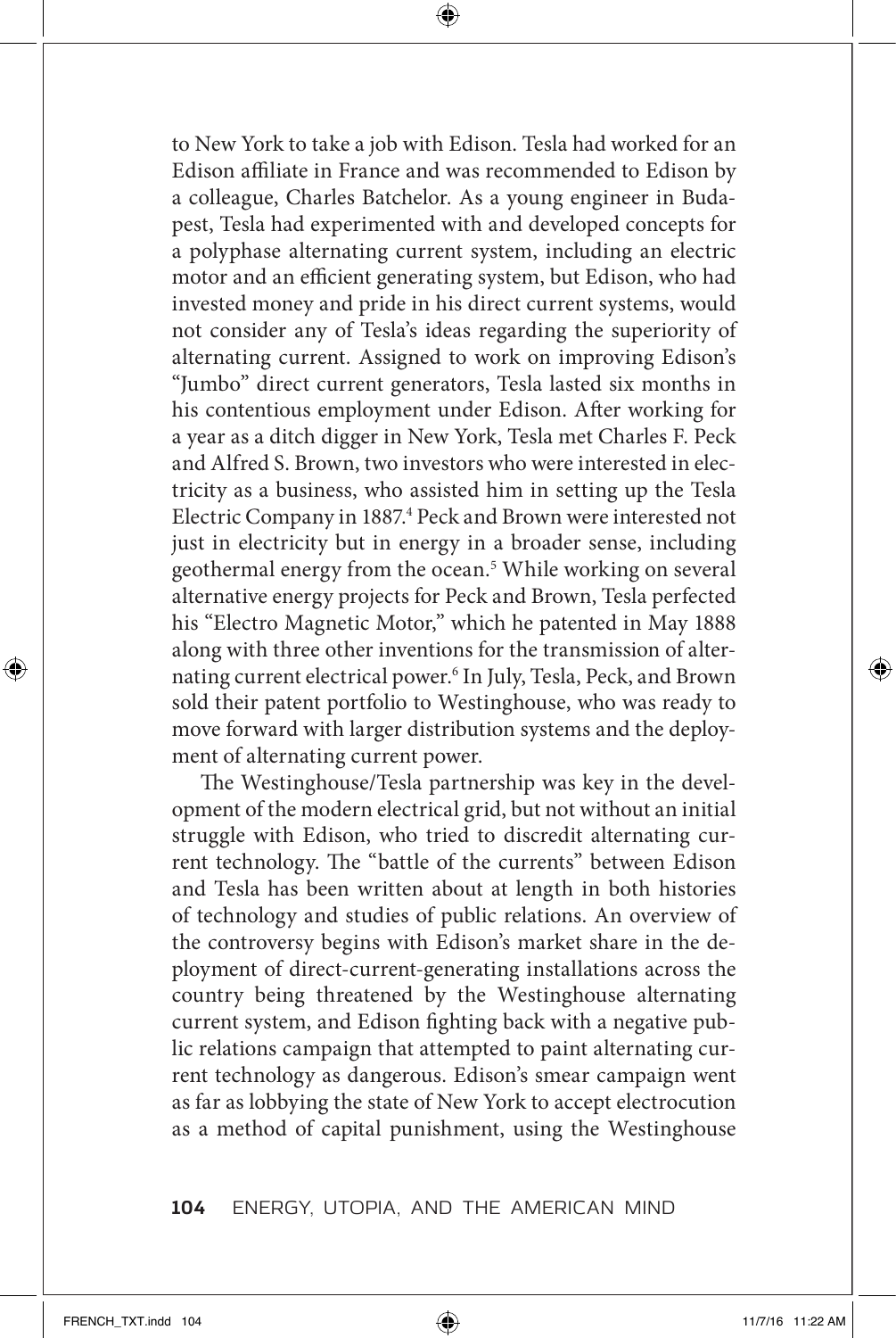system. A colleague of Edison's, Harold P. Brown, convinced state authorities in New York in 1889 that it would be a humane method of death. Both Brown and Edison testified in Cayuga County Court that the current was so lethal that death would be instant.<sup>7</sup> Edison had already publicly electrocuted horses, dogs, and an elephant to demonstrate the negatives of alternating current, yet the Westinghouse interests argued correctly that direct current power at the same voltage and amperage would be lethal as well. In public, the battle between Edison and Westinghouse played out in the press, with Edison arguing in the *North American Review* that his system was absolutely safe and that the alternating current system of Westinghouse was deadly.8 Edison did have his own credibility on his side, and his direct current system as deployed *was* fundamentally safer than the Westinghouse alternating current system. The Edison system in Manhattan was referred to at the time as a "low tension" system, which meant it was low voltage, transmitted at less than two hundred volts—shocking, for sure, but not instantly lethal. Alternating current systems, however, including those of Brush, Westinghouse, and all other arc light businesses, were normally transmitted at over a thousand volts, which, while not necessarily lethal, would cause visible effects such as burning, arcing, and other injurious manifestations. While Edison and Brown spun the issue to be over the merits of alternating current versus direct current, it was more a debate over high-voltage versus low-voltage as well as variances in amperage. In addition to Edison's credibility as an influential factor in the debate, there had been a number of accidental electrocutions of line workers in the 1880s, and since all alternating current systems used overhead wires, these were often public spectacles where electricity suddenly became nonabstract and quite salient.<sup>9</sup> Between Edison's credibility and a well-orchestrated public relations campaign by Westinghouse's competitors, the New York prison system decided that alternating current power, deemed the "executioner's current" by Brown, would be an instant and humane method of capital punishment.10 On August 6, 1890, the first execution in an electric chair, of convicted murderer William Kemmler, was any-

⊕

#### ENERGY, UTOPIA, AND THE AMERICAN MIND **105**

♠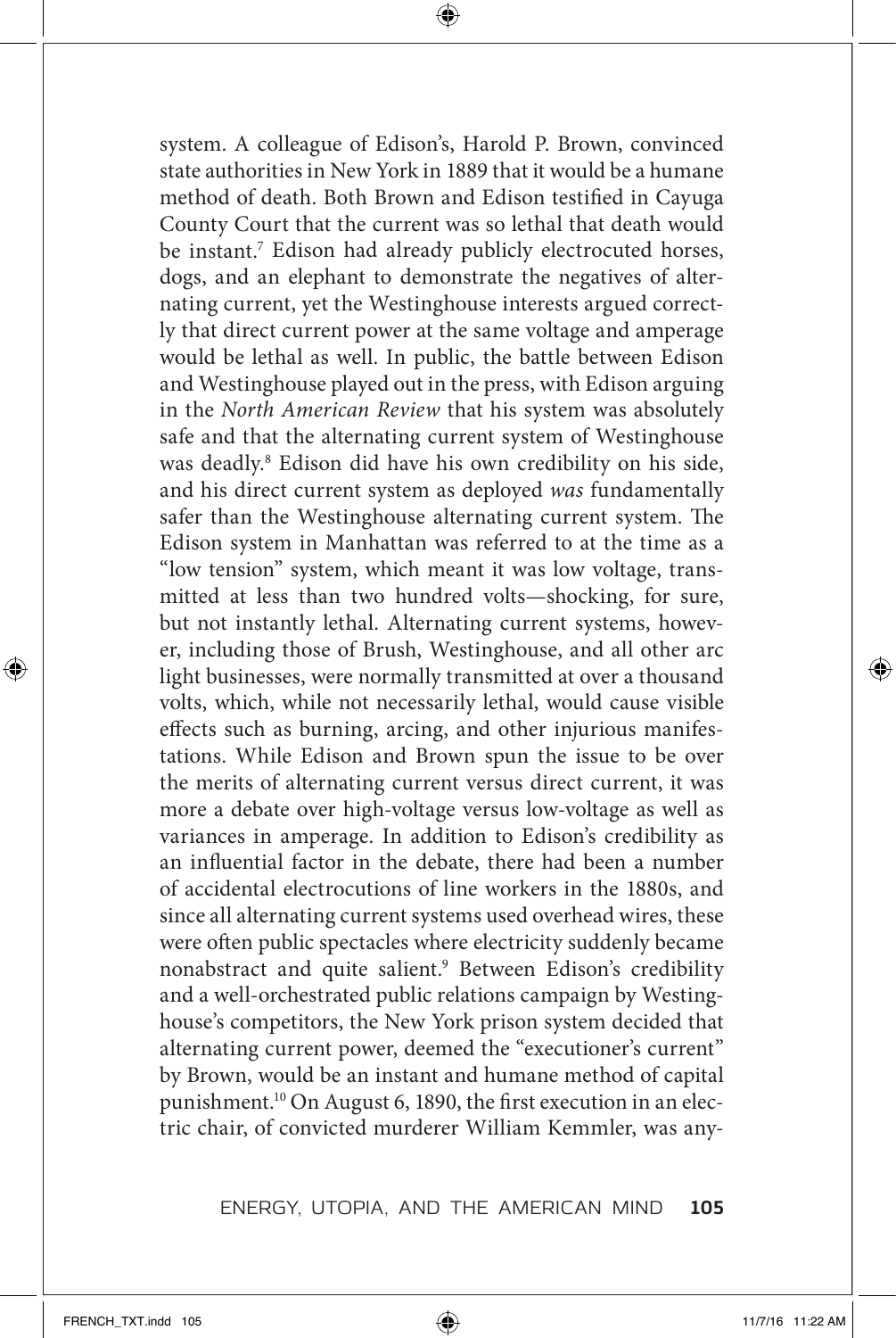thing but instant or humane. The *New York Times* headline, "Far Worse than Hanging," needed no explanation.<sup>11</sup>

⊕

While this episode has been framed by historians as an illustration of Edison's mercurial personality as well as a story of the struggle between emerging standards, it is perhaps more relevant in the study of how the public came to view electricity. Americans' acceptance of electricity was not without setbacks. The "wire panic" in New York City occurred when several horrendous accidental electrocutions of workers led to a brief period of technological pessimism in 1889.12 Regardless of these incidents, however, the public came to accept electricity as a beneficial and abstract technology—horrendous death was possible with any technology, from railroads to industrial accidents—but the sensational accounts of accidental or irresponsible death did not faze the public's perception. Less than three months after Kemmler's execution, the *Electrical Engineer* reported that the Westinghouse Electric and Manufacturing Company would have the best year it had ever had, with new installations of alternating current systems in more than ten cities.13 In 1893, twenty-seven million Americans traveled to Chicago to marvel at the lights of the Columbian Exposition world's fair—powered by alternating current technology.14 The Kemmler episode and the well-publicized accidental electrocutions in New York demonstrated that the public's confidence in electricity was not easily swayed. Despite Edison's best efforts to discredit Westinghouse, the inherent disadvantages of Edison's system, primarily in its inability to transmit power efficiently at distances more than about a mile, worked in Westinghouse's favor.

Between 1887 and 1890, the Westinghouse Company continued to compete with Edison's direct current systems, and despite financial difficulties due to rapid expansion, alternating current systems slowly began to take market share. In 1887, Westinghouse systems supplied power for 134,000 incandescent lamps; by 1890 the number had grown to half a million, with 300 central stations producing power.<sup>15</sup> By the end of 1890 alternating current systems were gaining preference and the Edison Company was losing money. In his December 1890

**106** ENERGY, UTOPIA, AND THE AMERICAN MIND

♠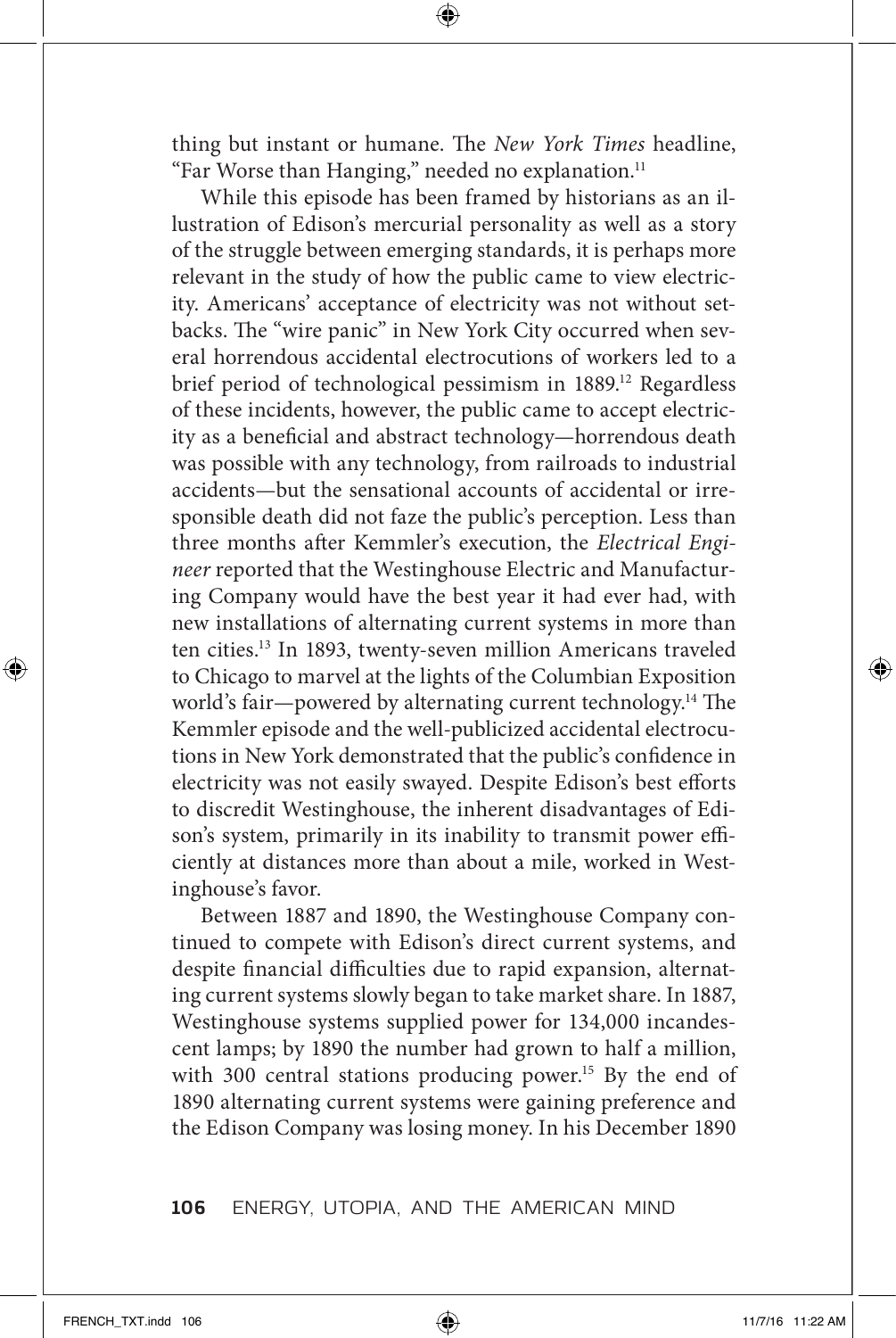essay published by the *North American Review*, Westinghouse succinctly explained the benefits of the alternating current system and the deficiencies of direct current, pointing out that alternating current was preferred by a five-to-one margin.<sup>16</sup> Edison General Electric stock plummeted. Edison's investors, including J. P. Morgan and Anthony Drexel, had already merged several of Edison's companies into the Edison General Electric company in 1889, and although the company was still pushing direct current, management was demanding that Edison work on a competing alternating current system. By 1892 Morgan merged Edison General Electric with another, more profitable competitor, Thomson-Houston, changed the name of the new company to General Electric, and forced Edison out as a principal. Edison owned stock in General Electric, but was no longer active in the company. Commenting to the *New York Times*, Edison said, "I cannot waste my time over electric lighting matters, for they are old. I ceased to worry about these things ten years ago."17 While Edison's departure from General Electric was a significant step in the demise of direct current power, two other events that transpired afterward marked the final blow, one being Westinghouse's winning bid to provide lighting for the Columbian Exposition in Chicago in 1893 and the other being the decision by the developers of the Niagara Falls generating station to use Westinghouse/Tesla technology.

 $\bigoplus$ 

If the Corliss engine was the heart of the world's fair in Philadelphia in 1876, then the electric light was at the center of the fair in Chicago in 1893. If Philadelphia represented the beginning of a process of technological abstraction, where power generation and consumption were first separated by emerging technical systems, then Chicago represented a new level of technological fantasy, in which a white city and white lights eclipsed the realities of burning coal. Historian Robert Rydell's assessment, that the "effort by America's leaders to define social reality reached a new level of sophistication with the Chicago World's Columbian Exposition of 1893" is telling, because electrical power was featured and was squarely at the center of the definition of what an ideal society should

#### ENERGY, UTOPIA, AND THE AMERICAN MIND **107**

⊕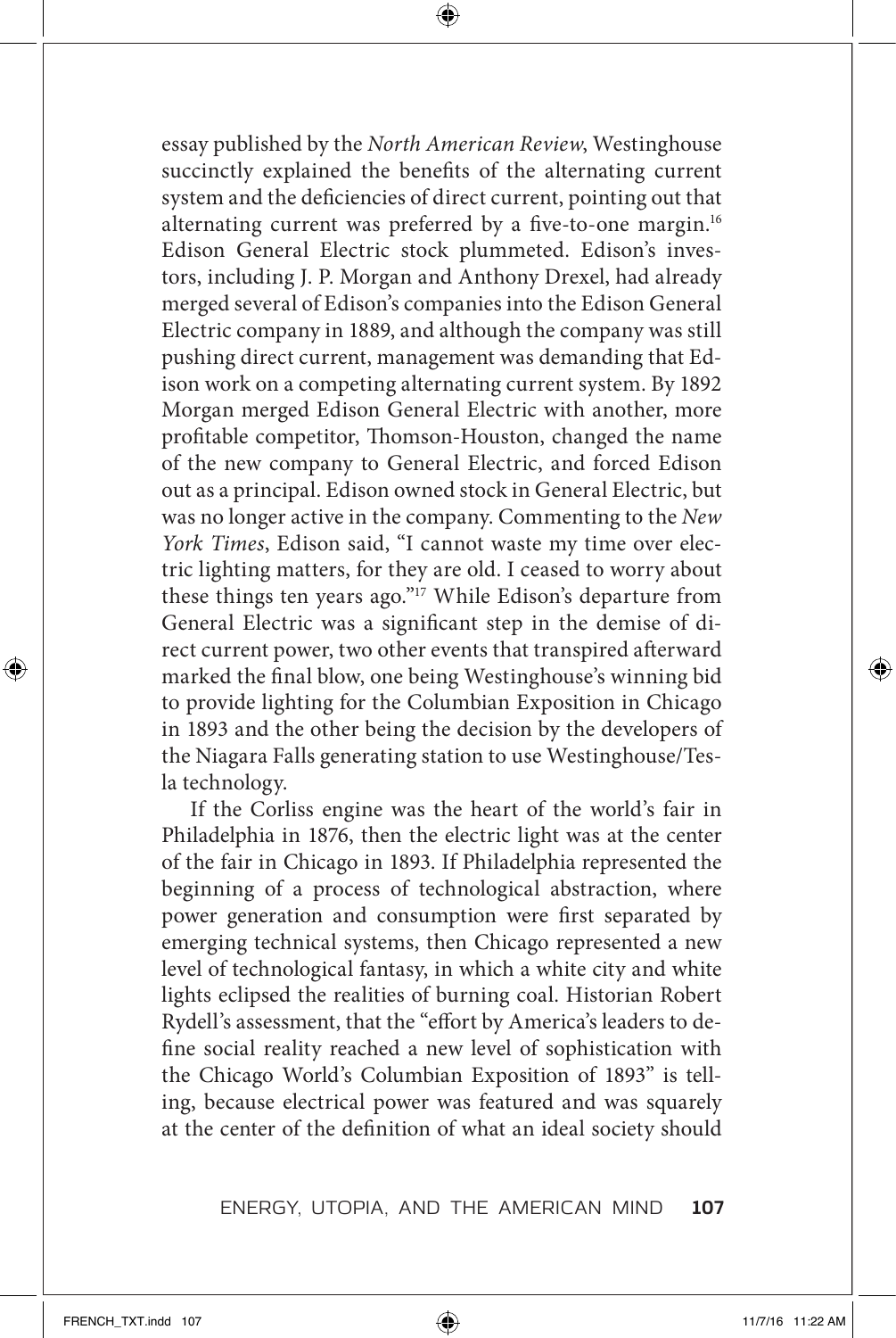be.18 Organized to celebrate the four hundredth anniversary of Christopher Columbus's landfall in the New World, the Chicago planners were determined to outdo anything that had come before. Covering an area of 633 acres, the fairground site was at Jackson Park, where architects Daniel H. Burnham and John W. Root designed the fair's neoclassical buildings. Painted in white, the compound became commonly known as the White City. The fair's opening on May 1, 1893, was initiated by President Grover Cleveland, who, after a speech, pressed a button that started an Allis steam engine, much like the opening of the fair of 1876 when President Grant had started the giant Corliss steam engine. Setting the Columbian Exposition apart from Philadelphia, the *Chicago Tribune* said of the fair's opening:

⊕

This dramatic ceremony will bear little resemblance to the touching of the button by President Grant at the opening of the Centennial Exhibition at Philadelphia. In the first place, though it was popularly believed at the time that by this act he started up the Corliss engine, it is now reported that he only rang a signal bell, and that the engineer opened the throttle by hand. In the second place, the Corliss engine furnished all the power and operated all of the equipment in the Centennial Exhibition, while the Allis engine, though much larger than the Corliss, does not furnish more than one-twentieth of the power required in the World's Columbian Exposition.19

Here, the reporter made an effort to outdo the past, and in the context of technology. The article borders on ridiculing the nonautomated world of the past. Not only was Grant's engine starting flawed, but once the Corliss did start, it paled in comparison to the new two-thousand-horsepower Allis-Corliss engine in Chicago—and even though it was bigger, the Allis still was not big enough to supply the power for the fair, its function being only to run a pump for the water fountains as well as two dynamos that could power twenty thousand lightbulbs near the fountains.20 Philadelphia here is framed as old steam, and Chicago as new and electric. Rydell describes the fairs in terms of "symbolic universes," and as such, the symbolism at Chicago was one of progress, power, and electricity intertwined.<sup>21</sup>

**108** ENERGY, UTOPIA, AND THE AMERICAN MIND

⊕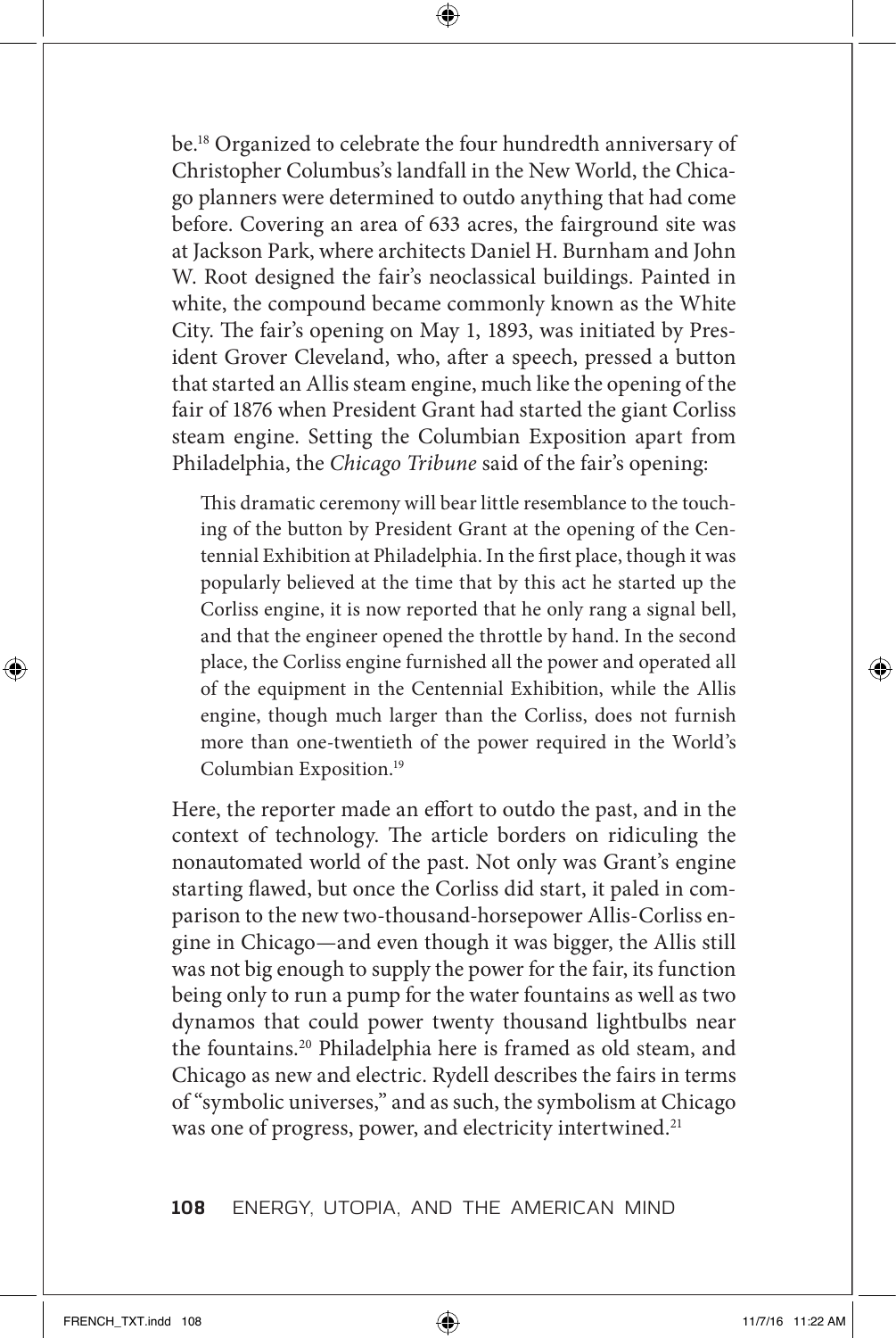While the *Tribune* reporter highlighted the Allis-Corliss engine at the center of the building known as the Palace of Mechanical Arts (commonly referred to as the machinery building), the article leaves out the real heft driving the fair. The main power plant, removed from the primary exhibit hall, covered a space one hundred feet wide and one thousand feet long and housed seventy-seven engines, nine of which were devoted to turning generators that produced electricity to run up to  $120,000$  Westinghouse-provided lights.<sup>22</sup> The biggest engine was an E. P. Allis quadruple expansion condensing steam engine capable of generating three thousand horsepower. Another twenty-three engines drove smaller generators to power outdoor arc lighting. In 1893, journalist John Patrick Barrett wrote of "dynamos of all conceivable kinds . . . which were divided into two classes, those producing direct or continuous current and those generating alternating currents. Late advances made in electrical science permit the use of either kind for the same purposes, but for the utilization of electrical energy at any conceivable distance from the source of power, the alternating current system possesses advantages of flexibility that make its use imperative."23 Barrett's comments, reinforced by others, not only highlight the promise of transporting energy over great distances but also speak to the flexibility and advantages of electricity—and deservedly so. Just seventeen years after Philadelphia, the Chicago fair featured tens of thousands of lights, numerous electric motors, a complete fair telephone exchange, fire and police alarm technologies, grand visual displays, the Edison "Tower of Light," and thirty-eight thousand colored arc lights shining over rising and falling jets of water in the center pavilion.<sup>24</sup> The Westinghouse display, along with a number of novelty lights, featured a likeness of Christopher Columbus outlined with small incandescent bulbs.25 The White City had arrived, and it was progressive, modern, and above all else, electric.

⊕

The official attendance at the fair in 1893 was approximately 40 percent of the US population at the time.<sup>26</sup> The White City was a harbinger of modernity for rural and urban visitors alike, with electricity at its center. Journalist Teresa Dean wrote in

ENERGY, UTOPIA, AND THE AMERICAN MIND **109**

♠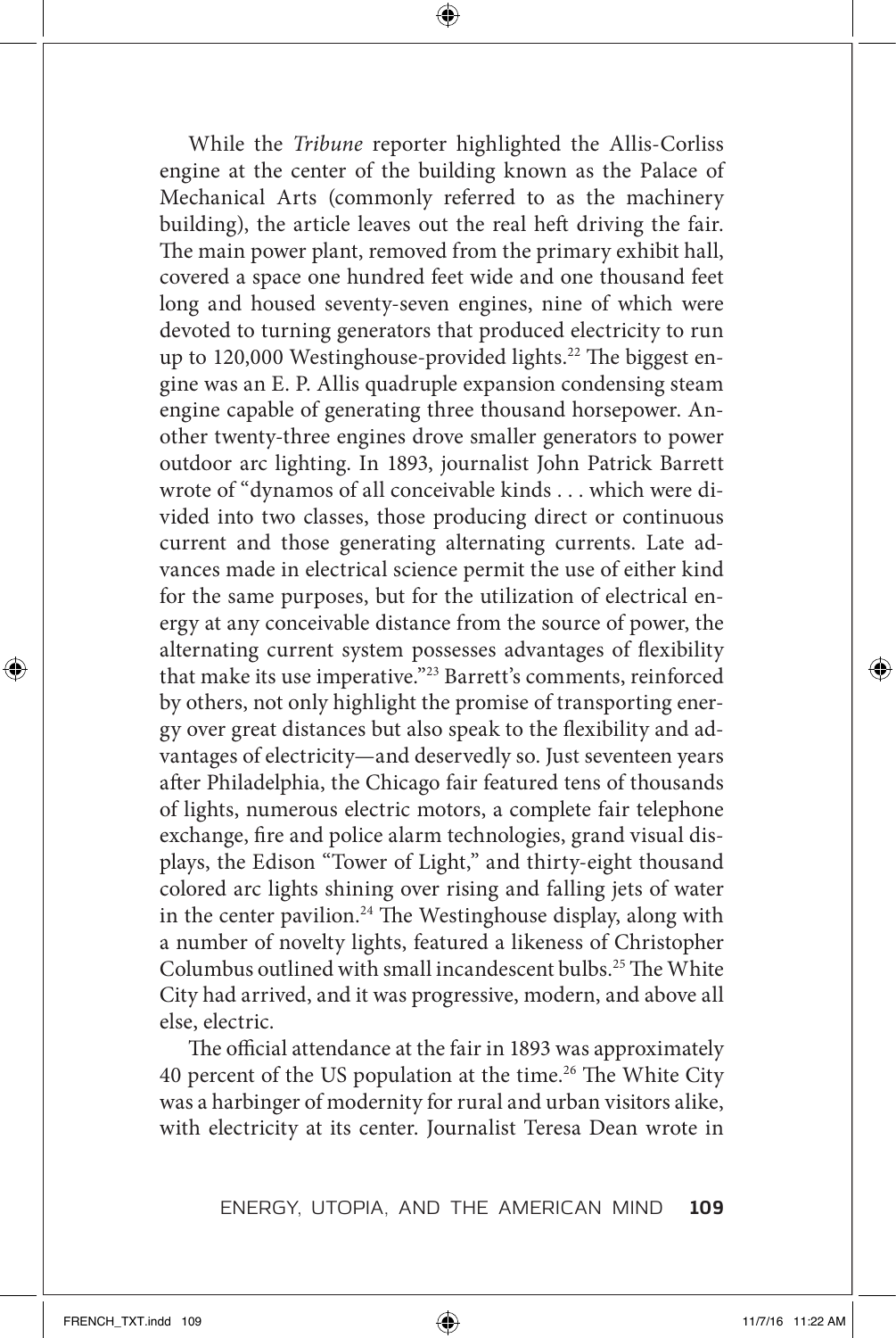her diary that she heard a man say, "I tell everyone in my town that they must come to the Fair. And if they can't get the money to come any other way, they better knock a man down gently and take his money, and then after they return from the Exposition, go to work and pay back in installments the man they've robbed."27 Writer Hamlin Garland famously wrote to his parents, "Sell the cook stove if necessary and come, you must see this fair."28 The *Chicago Record* reported that a woman from Texas named Mrs. Lucille Rodney walked from Galveston on railroad ties, a distance of thirteen hundred miles, to get to Chicago.29 The *Chicago Daily Tribune* reported on the opening of the Electricity Building at the fair as "overpowering in its magnificence, rivaling nature in the variety of her wealth and color."30 Poet Daniel Oscar Loy, struck by the building's luminescence, wrote:

⊕

In the Electric Building I tarried for an hour, Learning all there is to learn About electric power. I heard Thomas Edison Speaking of his latest light, Which is as bright as the sun Making day out of night.<sup>31</sup>

The *Rock Island Daily Argus* reported that the fair was "the climax in electricity's upward march through the nineteenth century,"32 while the *Bismarck Weekly Tribune* declared the 1,250,000 candlepower of lighting as "so complete and extensive" that it was "well worth the journey to see."33 Ralph Pope, secretary of the American Institute of Electrical Engineers at the time, mentioned that faith in electricity was allconsuming, that "people have got an idea that electricity can do anything."34 Dean noted that "in the Electricity Building, which was brilliantly lighted . . . we went there and stood looking at the electric picture of Columbus."35 A correspondent with the *Omaha Daily Bee* reported on housewives who saw electric ovens "without the semblance of a spark or fire," and "little wires that run to irons for laundry purposes."36 Just three years after

**110** ENERGY, UTOPIA, AND THE AMERICAN MIND

♠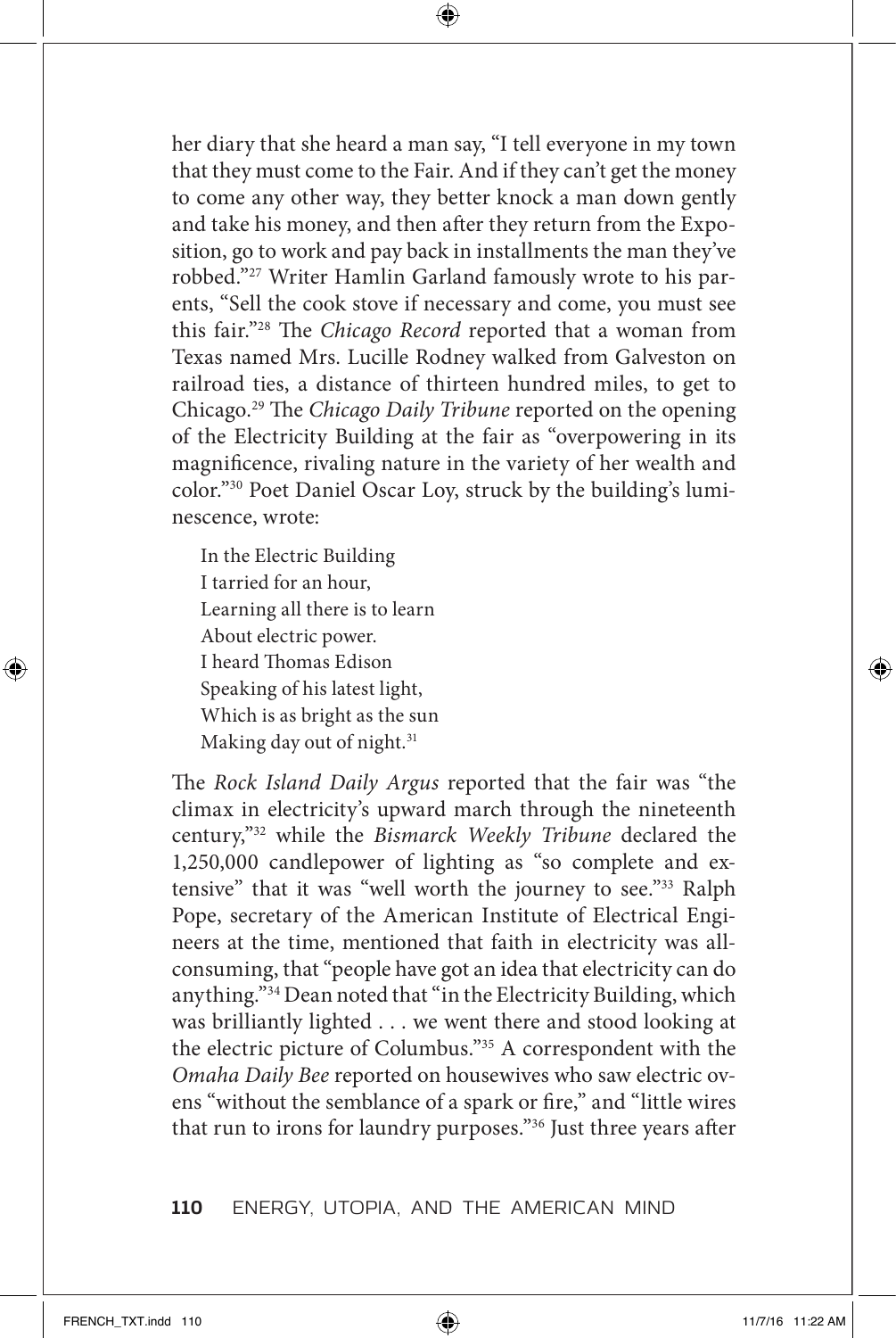Edison's attempt to discredit alternating current technology with the Kemmler execution and various scares over wires and electrocution, in Chicago and around the country, the public had come to embrace electric power.

⊕

While the public face of technology had changed between 1876 and 1893, behind the scenes the fundamentals were familiar. Far removed from the dynamos and the power plant was an iron structure that housed over forty immense boilers that supplied steam for all of the engines, including those that ran the dynamos in the power plant. The steam, born of immense boilers and transported underground, was ultimately created by oil-burning fire, produced in the fire-room nine feet below the boilers.37 The oil that produced the heat, which made the steam that drove the engines and dynamos, ultimately resulting in displays of clean electricity, was pumped to the fire room from storage tanks a half mile away.<sup>38</sup> The fuel oil itself was likely Ohio oil, refined in Whiting, Indiana, where John Rockefeller's Standard Oil Company had recently completed a refinery to serve the Chicago market.<sup>39</sup> One contemporary report boasted that "there is no smoke, dust, or dirt as there would be if coal were burned."<sup>40</sup> Reinforcing the imperative that the White City—a symbolic universe—must be free of smoke, a sophisticated system was installed that included an "inspector of smoke," who was stationed in a cabin near the main oil valves yet in view of the fire-room chimneys. In the case of a chimney emitting smoke, the inspector could push a button—one for each set of boilers—that would vibrate a gong near the specific boiler, which then would alert the fireman to attend to his fires, regulating the oil flow to reduce the smoke. Considering that those observing the exhibits saw only clean white lights and quiet electric motors, the operation behind the scenes was abstraction realized, a technological sleight of hand that obscured energy generation from consumption, thus reinforcing inconsequentiality. Even at its point of creation, electricity is shrouded as a secondary source of energy. Electricity's journey begins once it has been removed from the forces that ultimately create it, as dynamos must always be turned by other energy forms. It is here that the direct line back to the primary energy source

#### ENERGY, UTOPIA, AND THE AMERICAN MIND **111**

♠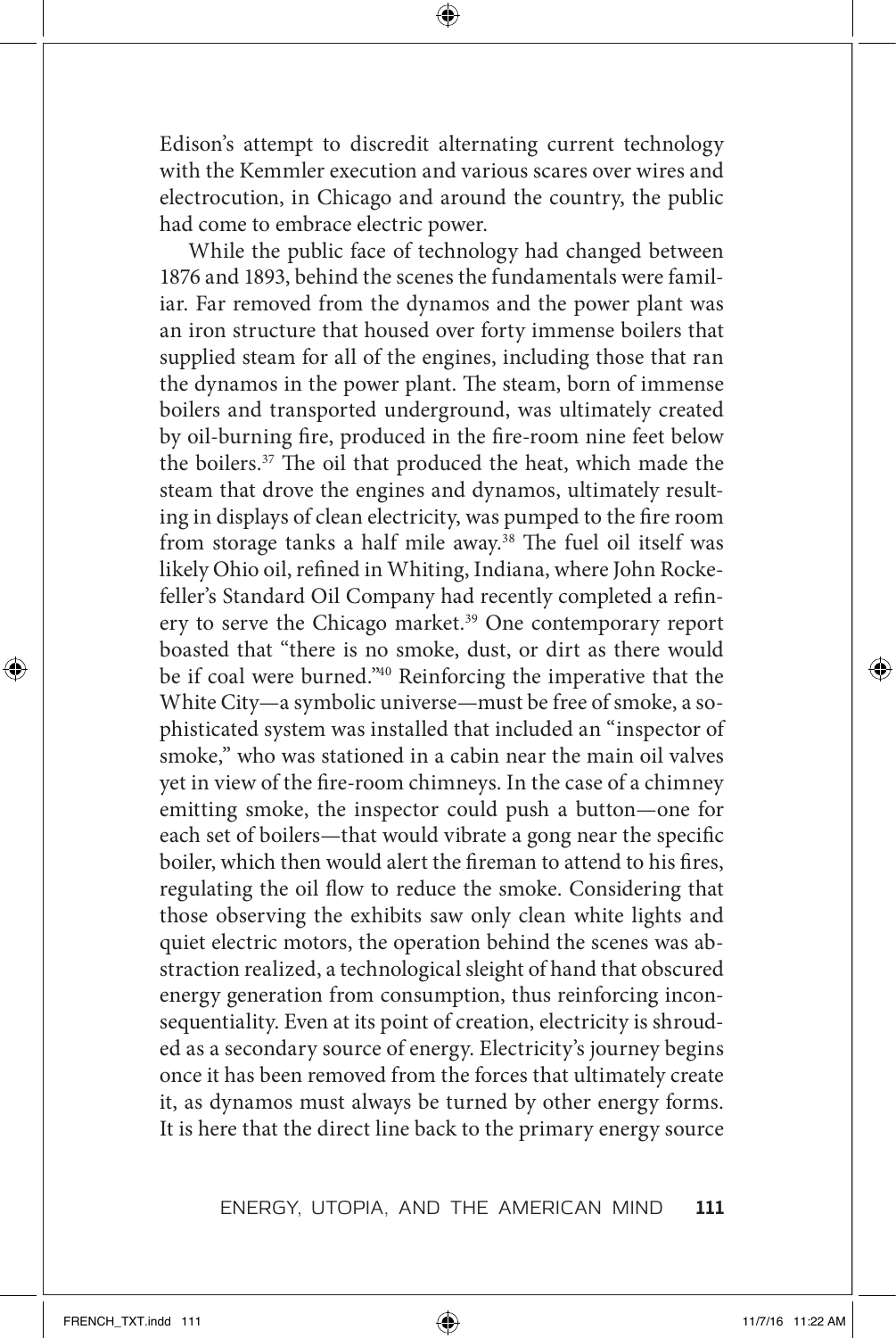quickly starts to blur. For the public, the electrical technologies represented modernity and progress. Electricity came from dynamos—not from the oil fields of western Ohio, and not from the fires beneath the boiler room.

⊕

Cutting through the celebratory rhetoric and the complexity of the hidden infrastructure, there were a few dissenting voices. Henry Adams, historian and great-grandson to John Adams, had been fascinated with electricity and wrote regarding the Chicago fair in 1893 and the Paris exposition of 1900 that electricity was "but an ingenious channel for conveying somewhere the heat latent in a few tons of coal hidden in a dirty engine house kept carefully out of sight."41 Whether or not Adams's ambivalence toward technology was the antimodernist rant of a "displaced patrician" has been debated, and although he stood mostly alone in his skepticism over electricity, he did keenly observe the problem.<sup>42</sup> Adams's "dirty engine house kept carefully out of sight" came to define electrification in the United States in the forthcoming century. The ideal city, as embodied in the White City of Chicago, moved the engine house away from the lights, buried the fires in the ground, and posted smoke spotters to make sure any mischief exiting the chimneys was quickly reined in. Beneath it all was the paradigm of steam, but soon this too changed.

Winning the contract to supply the lighting and power for the world's fair in Chicago vindicated Tesla's technical foresight and Westinghouse's vision for the future of electrical transmission. But while the alternating current systems in place at Chicago might have captured the imagination of the American public, signaling that the age of electricity had arrived, the promise of unlimited electric power from Niagara Falls left a larger legacy.43 The promise of Niagara Falls as a source of electrical power generation had been talked about since the early 1880s. Although no practical plans for large-scale generating stations were in the works until 1886, some were already speculating that Niagara could supply enough electricity for all of North America. In an article published by the *Chicago Daily Tribune* in June 1881, Sir William Thomson, now Lord Kelvin, conjectured that "Niagara [was] the natural and proper chief

**112** ENERGY, UTOPIA, AND THE AMERICAN MIND

♠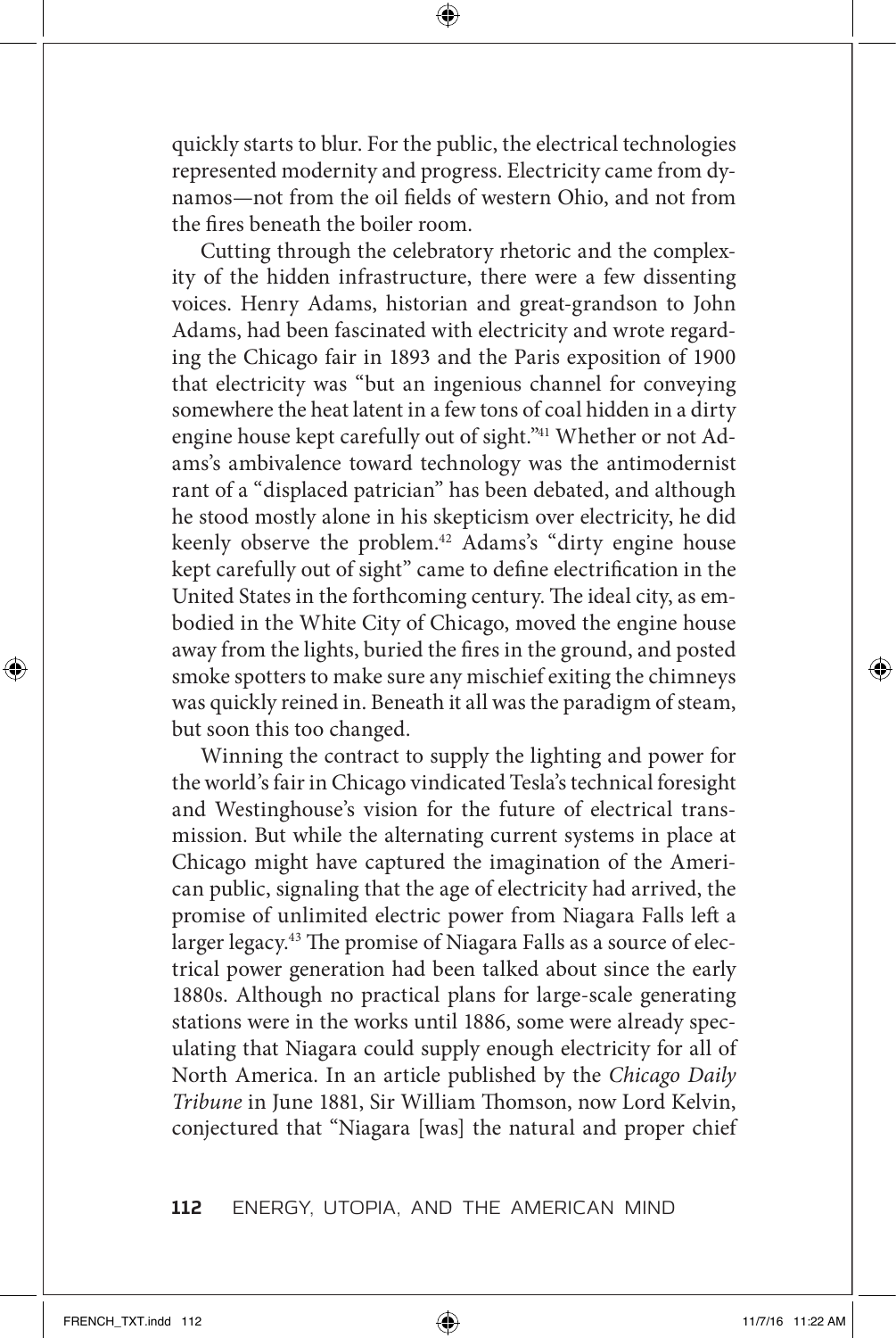motor for the whole of the North American Continent; and it now seems quite within the bounds of possibility that people who are now living may witness the application of this chief motor to the indicated uses."44 Lord Kelvin visualized the use of batteries, which were not perfected at the time of his writing, that could store power from Niagara and possibly be shipped to other cities via trains to supply power. He was a staunch direct current advocate, and although he did envision transporting electricity over long distances, his idea was to physically move the power to where it was needed. In addition to the power that Niagara could supply, Lord Kelvin mused of atmospheres: "Smokeless and clean, uncontaminated with the products of combustion; with flowers and fruit flourishing in town gardens; with our rooms, and especially our public rooms and places of assembly, freed from the heat which gas occasions; and with nature and art manifest in their true colors by night as well as by day."45

⊕

In effect, Lord Kelvin was describing an electrical utopia powered completely by the natural force of Niagara Falls. The significance that he attached to the grand cataract continued to grow as journalists and others reluctantly recognized that the world's coal fields might be exhaustible, and therefore alternatives such as power from Niagara should be approached with a "practical interest."46 In short, Niagara became idealized and hydropower became the foundation on which a newly imagined electric future could be built. Within the broader context of late nineteenth-century Progressive America, the promise of Niagara represented another step in human mastery over nature, just as Jacob Bigelow had envisioned in 1829. Ever since Francis Bacon expressed the idea that "the empire of man over things is founded on the arts and sciences alone," Western civilization had found advancement wrapped in the systematic exploitation of natural forces, and in the late 1800s the timing was right for Niagara. Optimistic about an imminent era defined by technological progress, Americans saw firsthand—in Philadelphia and then in Chicago—the possibilities of an electric future. Although the giant Corliss in 1876 and banks of dynamos in 1893 represented mechanical perfection, it was only

ENERGY, UTOPIA, AND THE AMERICAN MIND **113**

♠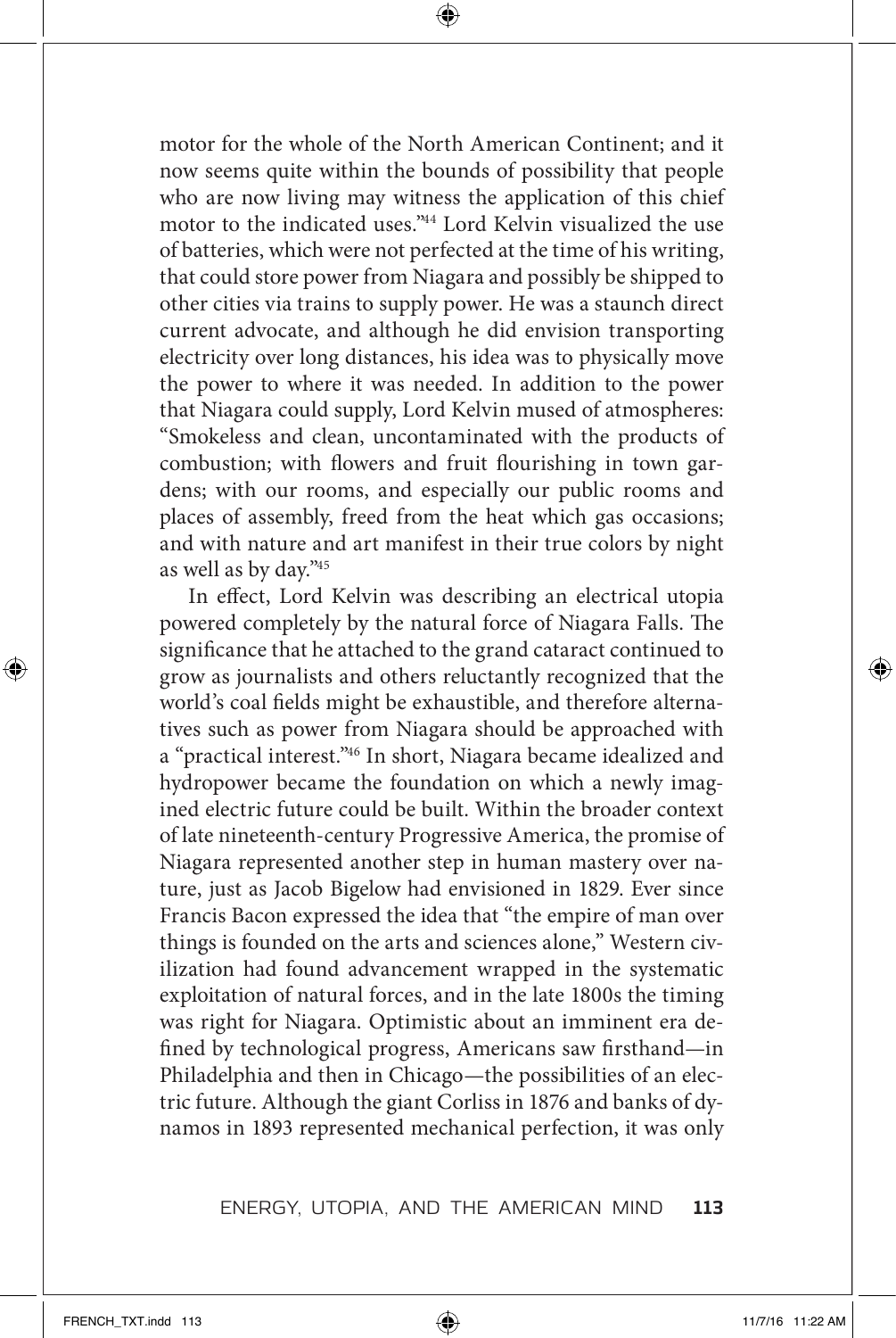because the fire and steam that drove them were tucked away in a "dirty engine house," part of an inconvenient truth that was easily ignored.

⊕

In 1886, it was Thomas Evershed, an engineer who had worked on the Erie Canal, who first outlined a large-scale plan for harnessing the power of the falls. His plan was to bore deep vertical shafts at a point in the upper Niagara River west of the city of Niagara Falls that would channel water downward into a deep tunnel. The tunnel would run for over two miles, beneath the city, and through various wheels with shafts extending upward through the ground the power of the falls could be captured for mechanical power to be supplied to hundreds of mills. Local promoters, enthusiastic over Evershed's plan, acquired the requisite property but ran short on capital and were forced to sell their holdings.<sup>47</sup> Three years later, a group of investors led by New York banker Edward Dean Adams and backed by J. P. Morgan formed the Niagara Falls Power Company. Whereas Evershed's original plan was to exploit the power of the falls to run hundreds of mills with mechanical energy, Adams's group concluded that the power of the falls was best captured at a central station to generate electricity. The original plan called for transmission of the power to Buffalo, which was largely a speculative technology at the time because long-distance transmission of electrical power had not yet been perfected. In 1890, workers began digging tunnels, and in 1891, Niagara Falls Power sought plans for the best system of hydroelectric power generation at the falls. Although the planning phase of electrical generation at the falls occurred in the midst of the Edison-Westinghouse debates over direct and alternating current, the company selected Tesla's alternating current. As construction of the power station commenced during the Columbian Exposition in Chicago, excitement as to the potential for Niagara power grew. Tesla himself had predicted that the electricity generated at Niagara could provide power around the world, with the potential for running streetcars in London and streetlights in Paris. In his enthusiasm, Tesla claimed that "humanity will be like an ant heap stirred up with a stick. See the excitement coming!"48 At the official opening ceremony of

# **114** ENERGY, UTOPIA, AND THE AMERICAN MIND

♠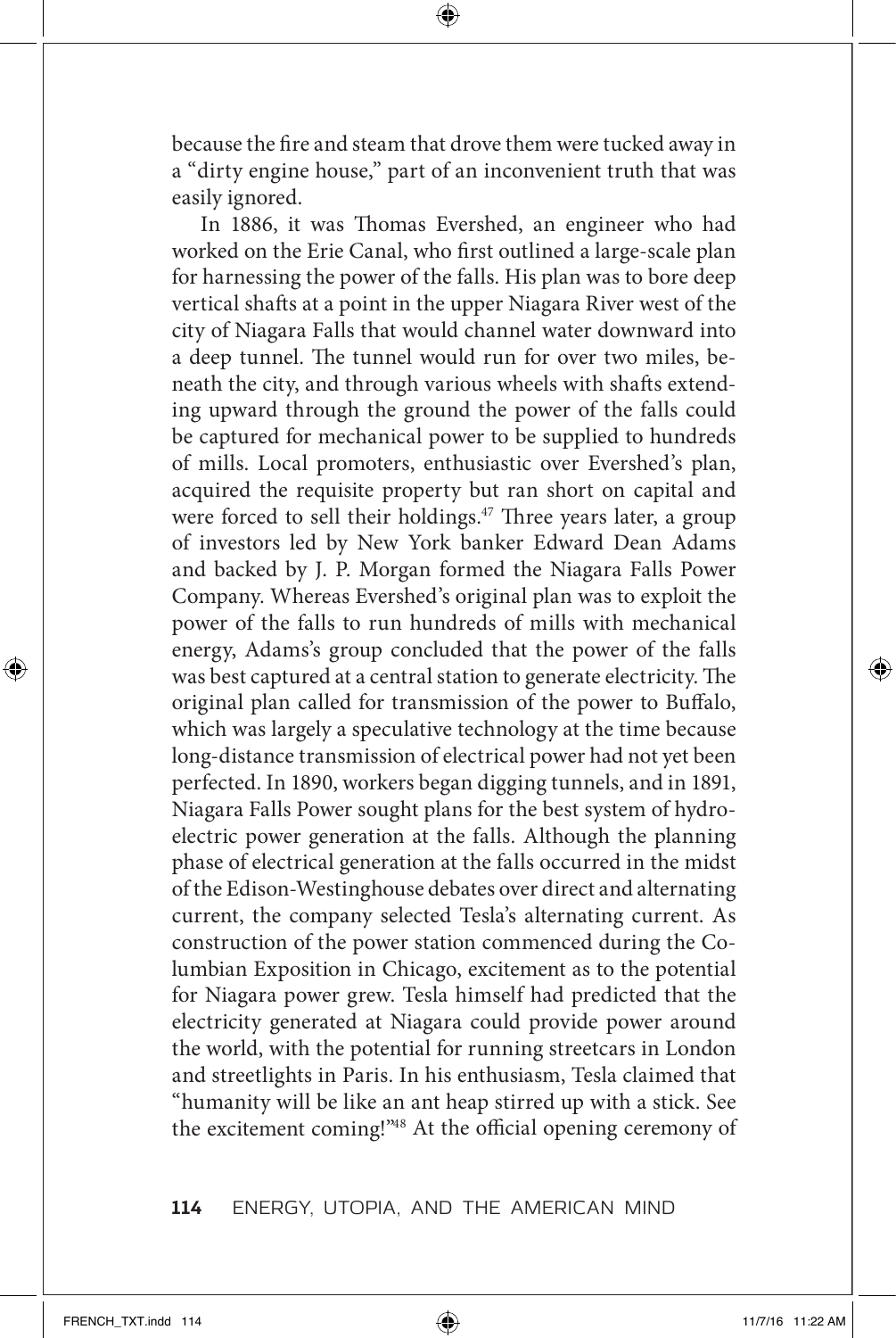the Niagara hydroelectric plant, Tesla, as had so many others before him, spoke of electricity in religious terms, adding that man's subjugation of nature would save humanity:

⊕

We have many a monument of past ages; we have the palaces and pyramids, the temples of the Greek and the cathedrals of Christendom. In them is exemplified the power of men, the greatness of nations, the love of art and religious devotion. But the monument at Niagara has something of its own, more in accord with our present thoughts and tendencies. It is a monument worthy of our scientific age, a true monument of enlightenment and of peace. It signifies the subjugation of natural forces to the service of man, the discontinuance of barbarous methods, the relieving of millions from want and suffering.<sup>49</sup>

Tesla was not alone in his excitement over the potential of Niagara. In the media, Niagara took on a larger-than-life role in the future of the country, with stories of electrical force so great that it was "impossible to conceive what would be possible by its application . . . turning out invisible force to give life the factories and railroads."50 Other stories, picking up on earlier visions of coal-free power, explained that "the line of the roof of the [Niagara] power station is unbroken by chimneys. This is because the building is heated throughout by electricity."51 Speculation that Niagara could displace coal, that "its daily force was equal to the latent power of all the coal-mines in the world each day," was not unheard of.<sup>52</sup> Although the electricity generated at Niagara was at first sent via wire only to Buffalo, twenty-six miles away, there was growing speculation that harnessing the falls to supply more distant locations was a real possibility. Even a press report of "an atom" of Niagara power that had been transmitted around the world via telegraph line was cause for national coverage and great excitement.<sup>53</sup> Tesla and others believed that Niagara's power would make Buffalo the "greatest city in the world," a phrase that Westinghouse eventually adopted in its advertising.<sup>54</sup>

In its own way, the establishment of power generation at Niagara had a substantial impact on the American public's attitudes toward electricity. At the world's fair in Philadelphia

♠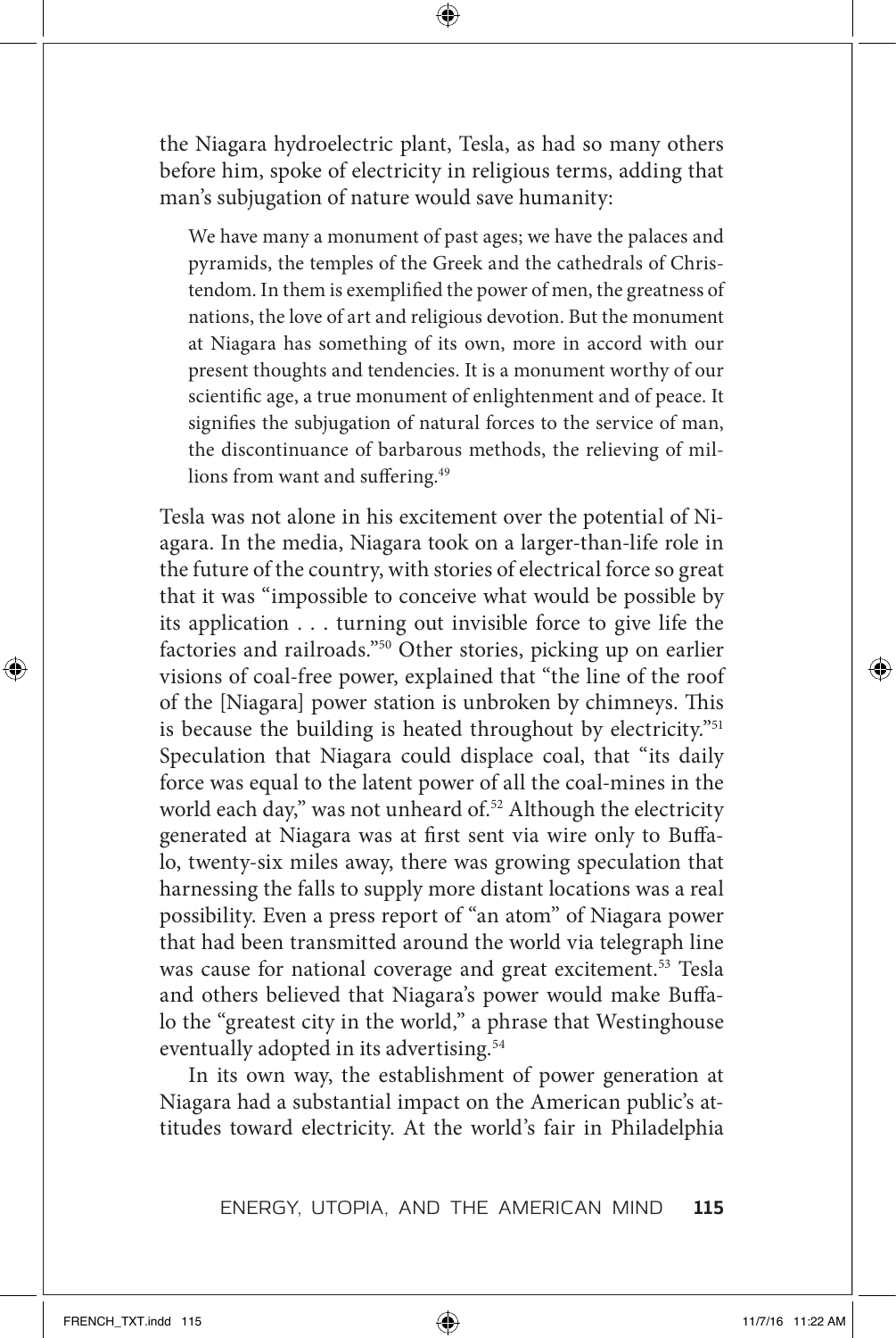in 1876 the public discourse portrayed electricity in terms of amazement and mystery. By the early 1880s Edison's commercialization of the lightbulb and lighting systems led to a portrayal of the inventor in terms of practicality and progress. Chicago's White City of 1893 impressed upon visitors that the ideal city ran on clean electricity, with endless possibilities. Now, with Niagara online, a cultural custom was being established in the press that endless coal-free electrical energy could be transmitted anywhere. At Niagara it seemed that humankind had mastered nature and tamed the mysterious force of electricity for the good of society, a panacea realized. In an age of smoke, Niagara represented the possibilities for alternative energy, an extinguished flame, a realization of Edison's earlier promise that power for light, heat, and cooking would all be delivered into one's home by wire. Between the White City of Chicago and the promise of Niagara, the cultural construction of electricity as a utopian and progressive force for the future now accelerated. American English began to incorporate expressions that could not have existed prior to the introduction of electricity; words such as "human dynamo," "electrifying," and "shocked" began to appear in a number of publications and advertisements.55 In literature, works that incorporated themes of energy and electricity were nothing new, but began to shift as the promise of invisible energy appeared on society's horizon.

⊕

Electricity as a mysterious force had made its literary debut in London in 1818 with the publication of *Frankenstein, or, The Modern Prometheus* by Mary Shelley. At the time of Shelley's writing, galvanism, or animal electricity, was a popular topic in London, inspired by the work of Luigi Galvani and his experiments with frogs' legs and electric shock. In *Frankenstein*, Shelley uses an electric shock as the vital force of life, an idea that captured the imagination of both English and American readers in the early nineteenth century.<sup>56</sup> By 1851, Herman Melville incorporated the enigmatic force of energy into American literature in *Moby Dick*. For Melville's antagonist Captain Ahab, it is the electrically charged spark of lightning that represents omnipotent force. Ahab is so captivated by the white light of lightning that his first mate Starbuck must pull him

**116** ENERGY, UTOPIA, AND THE AMERICAN MIND

♠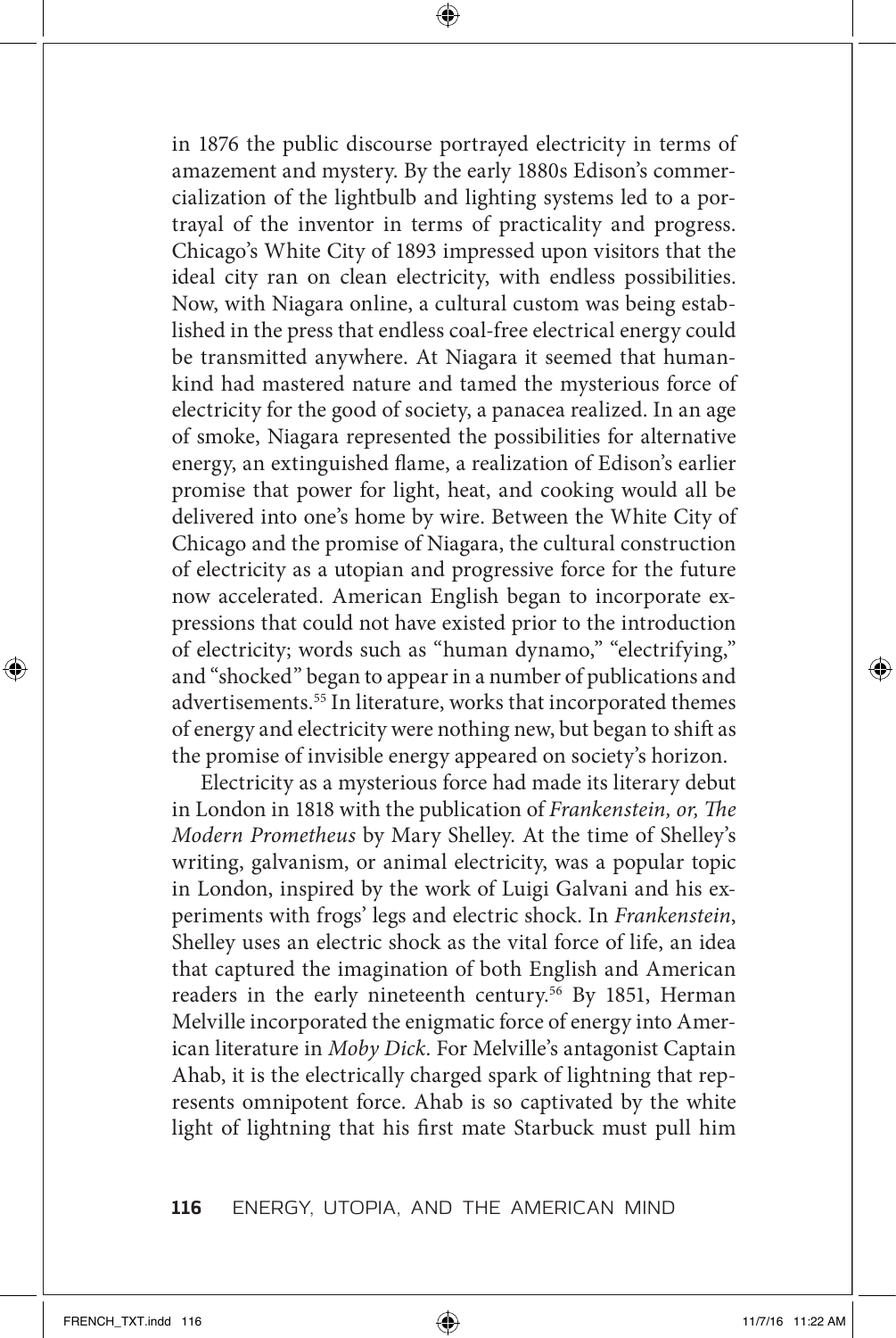out of his trance and back to the harpoon and the hunt—yet it is electricity that will guide him and "light the way to the white whale."57 In Mark Twain's satire *A Connecticut Yankee in King Arthur's Court* (1889), the American Hank Morgan travels backward in time after a blow to the head and attempts to modernize sixth-century England by using his knowledge of the future. During his exploits, Morgan performs feats of magic through the use of technology. One of Morgan's first acts is to build an electric plant in Merlin the magician's cave, with which he electrifies fences for protection, runs wires for dynamite charges, and lights up castles to the amazement of King Arthur's subjects.<sup>58</sup> Twain, a person who was fascinated with electricity—to the extent that he allowed the passage of a current through his body when visiting Tesla's laboratory—also includes an offhand explanation of proper wiring and grounding in his novel.59

⊕

While the works of Shelley, Melville, and Twain took advantage of the mysterious nature of electricity the force, American utopian and dystopian novels in the late 1800s illustrate the confidence assigned to electricity as a progressive energy source. Literature scholar Jean Pfaelzer has argued that the "nineteenth-century utopian novel . . . can hardly be understood as a serious prediction of historical process."60 While this may be true in the realm of economic development and politics, several works do foretell of advances based on emerging technological developments. In a time of great social change, the utopian novel was a literary expression of the author's anxieties, and smoke, steam, and energy played important roles in the most popular works of the late nineteenth century. Kenneth Roemer observes that "coal, soot, and other odor-producing fuels" were commonly replaced by electricity in utopian works between 1888 and 1900, and along with aluminum and highspeed rail, electricity was the most mentioned technology.<sup>61</sup>

An analysis of this popular genre not only validates Roemer's observations but reveals utopian settings that mirror cultural perceptions derived from the White City and Niagara, both of which were characterized as clean electrified spaces. An example of this portrayal is found in the most popular work of the

♠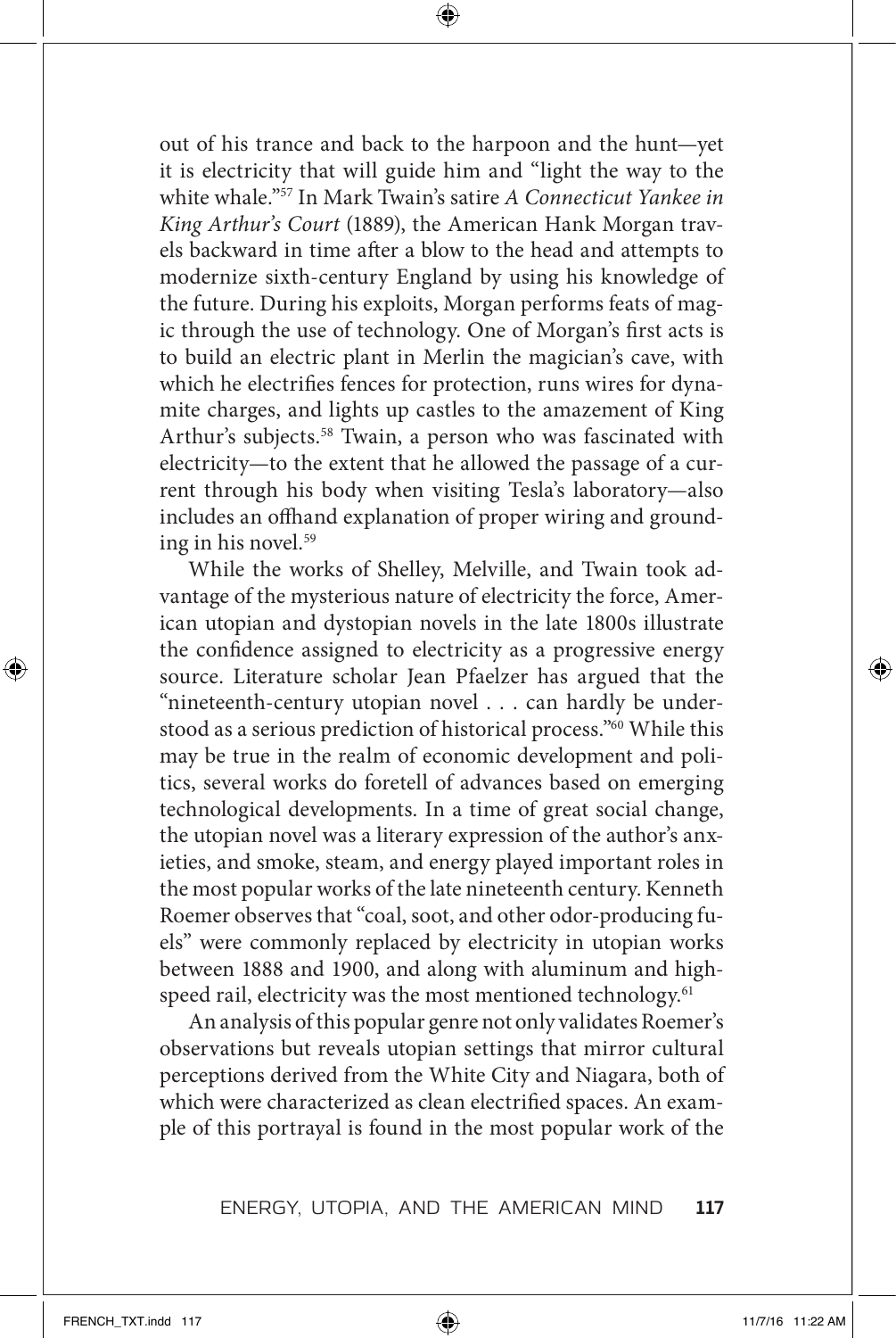period, Edward Bellamy's 1887 publication *Looking Backward:*  2000–1887.<sup>62</sup> As Bellamy's protagonist Julian West finds when he visits the year 2000, smoke and fire are gone. His host from the future, Mrs. Leete, explains, "Electricity of course, takes the place of all fires," and thus she not only removes flames and smoke in the forthcoming world, she positions electricity as a sole power source.<sup>63</sup> Through Mrs. Leete, Bellamy reflects an early manifestation of energy abstraction. Writing at a time when all electricity was derived from fire and steam, Bellamy reinforced the disconnection between coal and current by promoting a position that dismissed the link between power generation and consumable energy. In the utopian world of Mrs. Leete, electrification represented the new, the clean, and the future—and it was antithetical to fire. As part of Bellamy's utopian ideal, technological advancements were assumed to be safe and part of a more humane, orderly, and civilized future. Bellamy's lesser-known sequel, *Equality*, published in 1897, continues with similar themes, although electricity plays an even bigger role. In *Equality*, West witnesses electric plows and motors connected by a system of flexible cables, electric cars for travel, and a possible precursor to the internet in electrically connected "electroscope" networks.64 As in *Looking Backward*, Bellamy's sequel reinforces the role of electricity as a replacement for whale oil and as a successor to steam; although *Equality* was written during the time of Niagara's development, there is no mention of the source of the electricity.<sup>65</sup>

⊕

In 1890, Populist political leader Ignatius Donnelly published *Caesar's Column: A Story of the Twentieth Century*, which describes electricity as a force that has been conquered, as well as a force on which "the happiness of millions depends."66 Extending Shelley's depiction of electricity as life-giving, Donnelly wrote of a future in which the "slow process of agriculture would be largely discarded, and the food of man would be created out of the chemical elements of which it was composed, [then] transfused by electricity and magnetism."67 In Donnelly's future world, the technology of electricity is far more advanced, dynamos are replaced by the "magnetism of the planet itself," there are electric magazines, and electric air

**118** ENERGY, UTOPIA, AND THE AMERICAN MIND

♠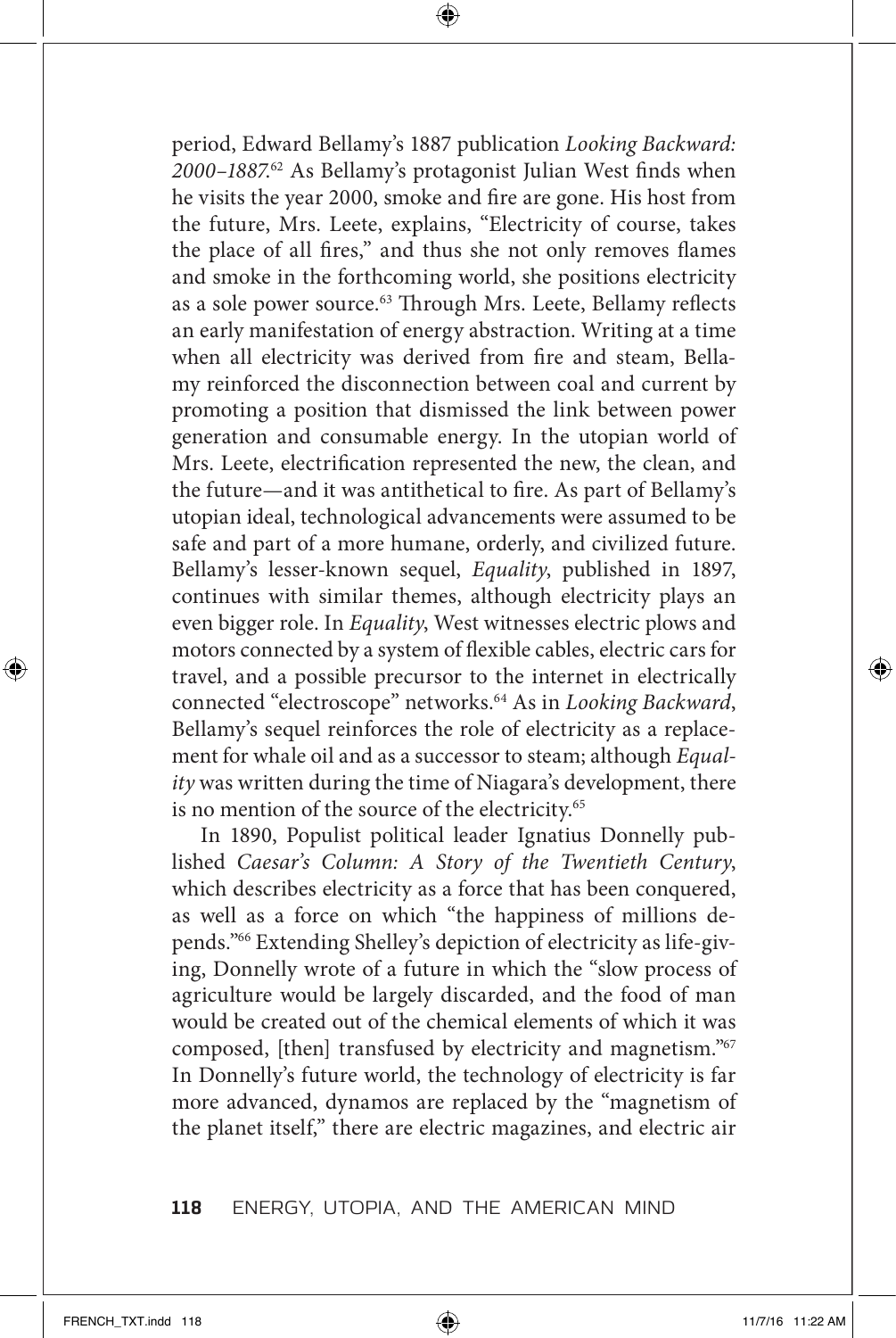transports that consist of "huge, cigar-shaped balloons, unattached to the earth."68 By removing dynamos from the future, Donnelly not only increased the distance between generation and consumption, he removed generation completely, making the derivation of electrical energy completely inconsequential. Clearly, in this scenario electricity becomes the transformative technology, yet since Donnelly's novel is a dystopian rant against capitalism, only the ruling elite truly enjoy the spoils of technology. As with Bellamy's work, Donnelly's novel is a cautionary tale against the excesses of capitalism, and along with equating electricity with technological advances, both works portray electricity as an egalitarian social force, in contrast to Gilded Age coal-based capitalism.

 $\bigoplus$ 

Donnelly and Bellamy were not alone in associating electricity with a cleaner, better future. William Dean Howells, one of the most influential and widely circulated authors of the period, also saw electricity as part of an improved future.<sup>69</sup> In Howells's utopian *A Traveler from Altruria*, published in 1894, "the capitals are clean," partly due to "electrical expresses that transport the artist, the scientist, and the literary man."70 While Howells was cleaning up cities with electrical expresses, in *The Human Drift*, author King Camp Gillette envisioned a modern world powered by electricity derived solely from hydropower. Clearly motivated by the excitement over the coming of Niagara, Gillette's utopian city of Metropolis is completely powered by hydropower-driven dynamos. Located "about ten miles east of Niagara and Buffalo," Metropolis includes not only manufacturing centers but also luxury apartments that are "heated and cooled by automatic mechanisms, lighted by electricity, and electrically connected with the whole outside world."71 Gillette's work serves as another example of coal, smoke, and steam as the antipode of the utopian space.

In feminist utopian works of the time, electricity plays a commanding technological role as well. Mary Bradley Lane's publication *Mizora: A World of Women* (1881), includes carriages propelled by compressed air and electricity, and since Mizora is a haven in the center of the earth, the "dreamy daylight" is produced by electricity.<sup>72</sup> As in Donnelly's work, the

ENERGY, UTOPIA, AND THE AMERICAN MIND **119**

♠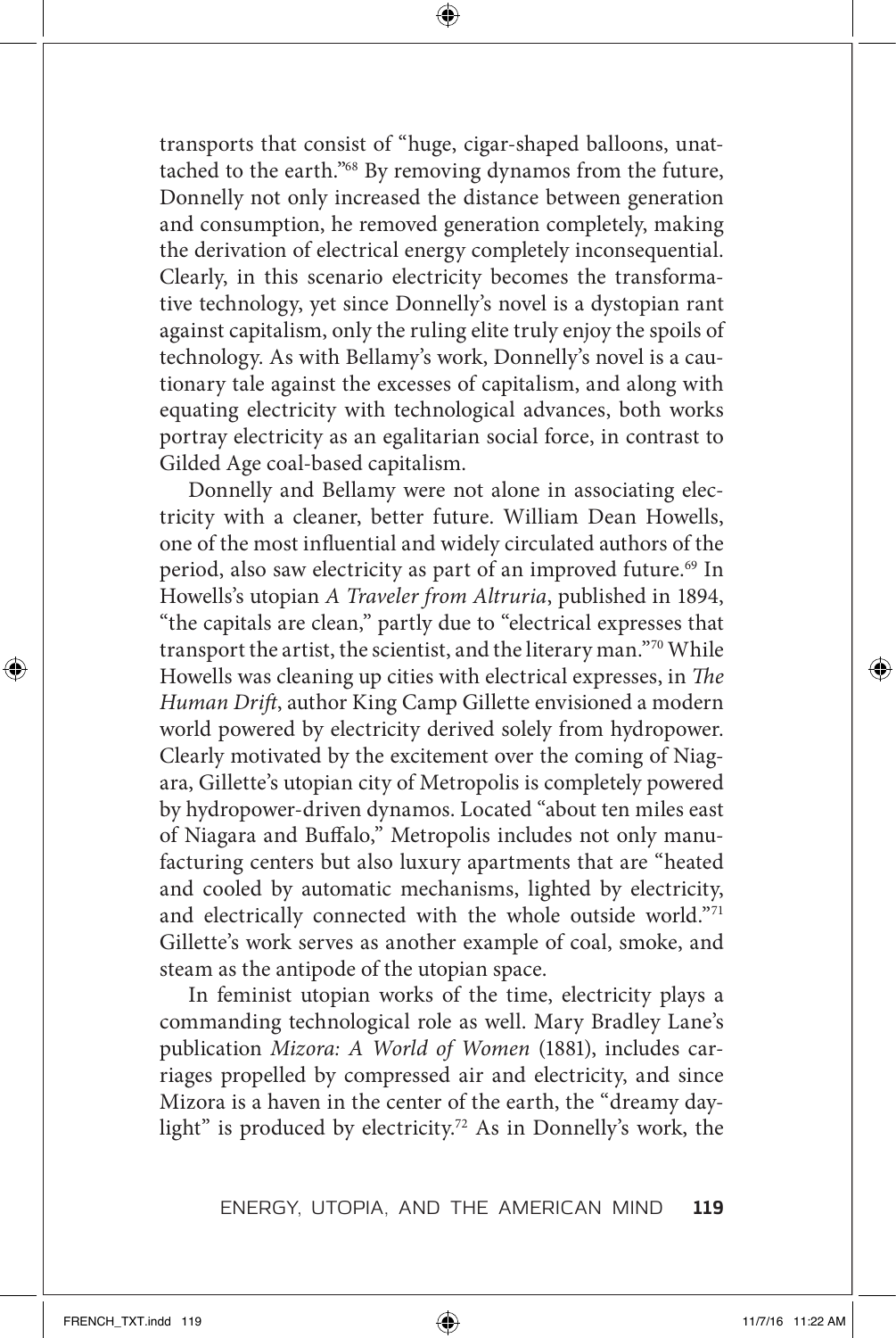Mizorians in Lane's novel rely on electricity to produce their food, utilizing electricity, carbonic acid gas, and hothouses to grow fruits and vegetables. In Mizora electricity sustains life, yet the precise source of it is unclear. Anna Bowman Dodd's *The Republic of the Future, Or, Socialism a Reality*, from 1887, uses electricity to send food great distances through "culinary conduits" and to run all of the machinery in the home.73 As a visitor to the year 2050, Dodd's protagonist, Wolfgang, writes to his friend Christina, who lives in 1887: "I had noticed almost immediately on my arrival that throughout the city, not a chimney was to be seen. It naturally followed that, there being no chimneys, there was also no smoke, which therefore made this already sufficiently clear atmosphere as pure as the air on a mountaintop."74

⊕

Throughout these works, the utopian worlds are egalitarian, communalistic, and above all, electric. While these portrayals reflect a style of technological utopianism that positions coal and steam as technologies of a dystopian world, they are also forced to remove dynamos and further abstract energy and electrical generation. Unlike any of the other works discussed here, William Dean Howells came close to recognizing this issue when his protagonist, Mr. Homos from the utopian island of Altruria, explains: "It was long before we came to realize that in the depths of our steamships were those who fed the fires with their lives, and that our mines from which we dug our wealth were the graves of those who had died to the free light and air, without finding the rest of death. We did not see that the machines for saving labor were monsters that devoured women and children, and wasted men at the bidding of the power which no man must touch."<sup>75</sup> As with many of these other works, Howells does not address the source of Altruria's electric power, but the passage above does start to connect consequence to abstracted energy. The depths of the steamships, the mines far away, and the machines not seen in Howells's world directly equate to Adam's "dirty engine house" in Chicago and the growing space between power generation and consumption that are about to follow. While Howells begins to identify the issue, he falls into the same trap as the other

**120** ENERGY, UTOPIA, AND THE AMERICAN MIND

♠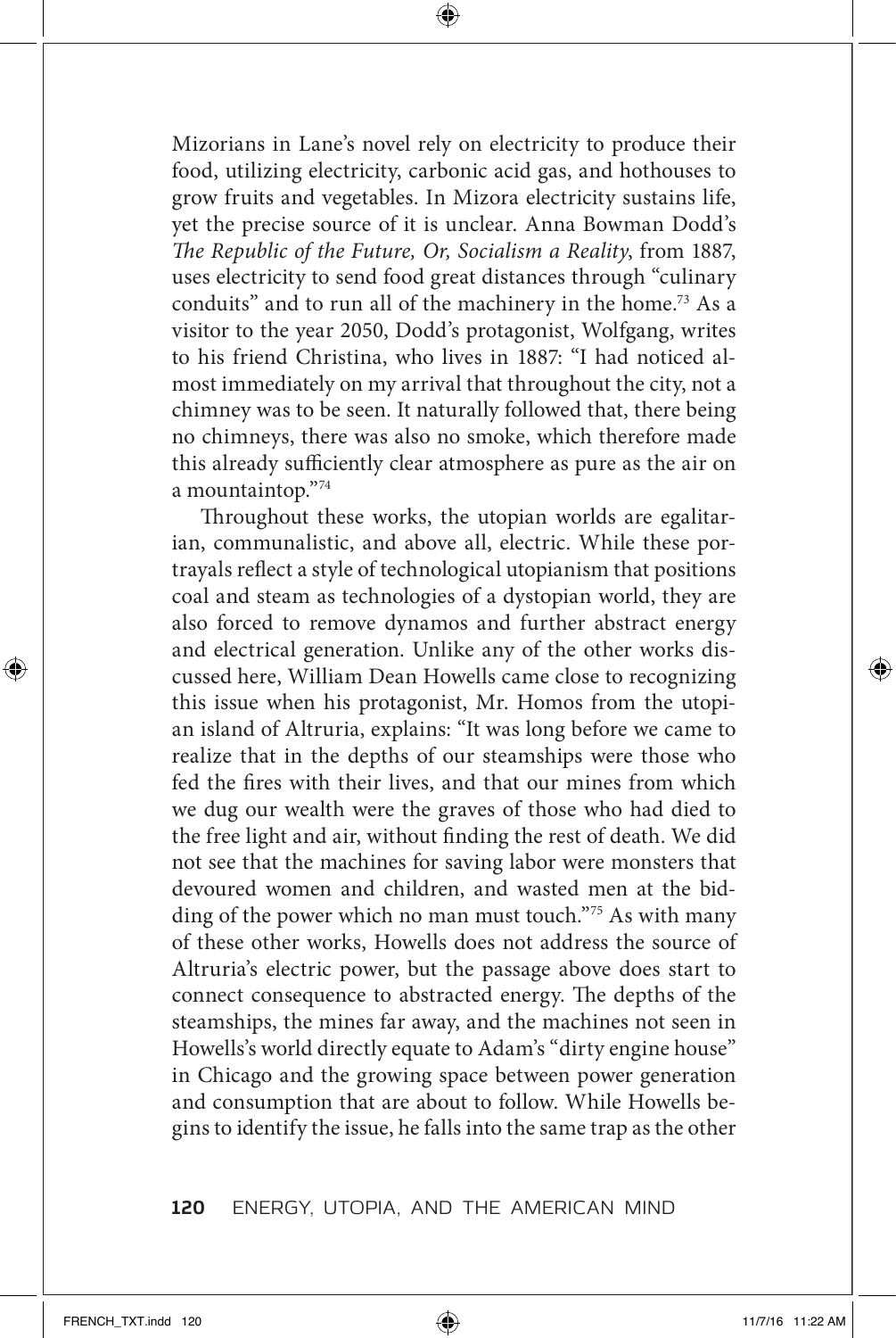works—their utopias need electricity, but there is no utopian method to provide the power they need. As a result, the future worlds deal with the provision of electricity through the means of power magically derived from the earth or atmosphere, or generation is not dealt with at all, suggesting to the reader that dynamos are unnecessary and will long be a thing of the past by the year 2000.

⊕

Beginning in the mid-1880s, the development and gradual adoption of alternating current technology allowed for increasingly larger distribution systems that placed more physical space between the generation and the consumption of electricity. Fully realized at the Chicago Columbian Exposition in 1893, this and other advances in electrical engineering created an imagined White City, void of steam and smoke, which reflected the possibilities of technological utopianism. As Chicago captivated both the public and the press, the promise of unlimited clean power from Niagara Falls contributed to a public sentiment that positioned electricity apart from coal, further abstracting the dynamo from usable electric power. In the press, speculation that electricity could be stored and would eliminate fire and that the ideal city could be realized continued to contribute to the idea that electricity was an energy panacea. By the end of the nineteenth century, societal views of electricity had undergone a shift. What was once a magical novelty was becoming a force that represented mankind's mastery over nature and was a social solution to smoke- and fire-based drudgery. In end-of-the-century American utopian novels, electricity as the featured technology solved problems of food production, transportation, and coal-based capitalism. While the forward-looking literature of the day influenced society's view of electricity as a savior, it also promoted the myths that grew out of the White City and the anticipation of Niagara, of unlimited electrical energy with no coal and no consequences. The idea that electricity was an exceptional energy source disassociated from smoke and fire remained part of American culture as the modern electrical grid began to take shape.

⊕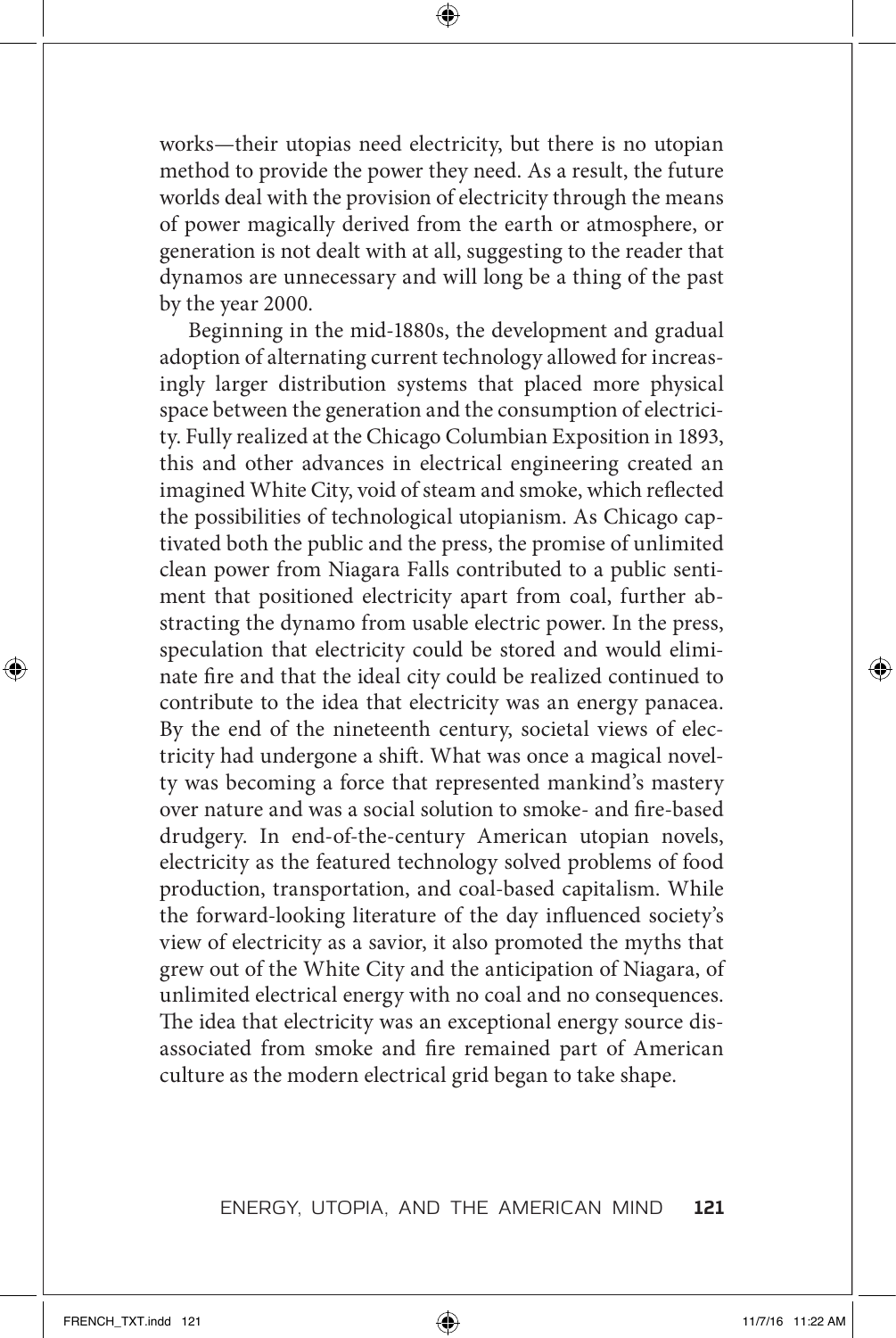# CHAPTER 7 **TURBINES, COAL, AND CONVENIENCE**

⊕

There will be no further need of digging dirty coal, for cheap and clean electricity will light and warm the world and furnish motive power.

**Walter J. Ballard**

Driving by 1111 W. Cermak Road in the Pilsen neighborhood of Chicago today is an uneventful experience. Situated between the South Branch of the Chicago River and a single-track railroad siding is an abandoned power plant once known as the Fisk Street Station. With locked chain link gates and a smokestack void of emissions, the plant is now quiet. The last load of coal delivered from Wyoming's Powder River coal region by rail arrived in midsummer of 2012, more than a century after the plant first went into service. At the time of its closing, the *Chicago Tribune* quoted the director of the Environmental Law and Policy Center in Chicago as saying that the closing "marks a turning point from Chicago's reliance on two highly polluting coal plants that use fuel from out of state to a cleaner energy future that's less polluting and uses more Illinois wind and other clean resources."1 Celebrated in terms of environmental inconsequentiality when it opened in 1903, reporters praised the coal-fired plant in much the same way as they did Niagara Falls few years earlier. The plant was deemed "smokeless" and heralded as "One of the World's Seven Wonders" that would "diminish smoke throughout the city" due to its 205-foot smokestacks.2 The Fisk Street Station was the brainchild of Samuel Insull, a protégé of Thomas Edison. While Edison's first plant in Manhattan twenty-one years earlier was significant as the first attempt at central station generation, Fisk Street had a far greater effect on the future of energy in the country. Fisk Street

**122**

♠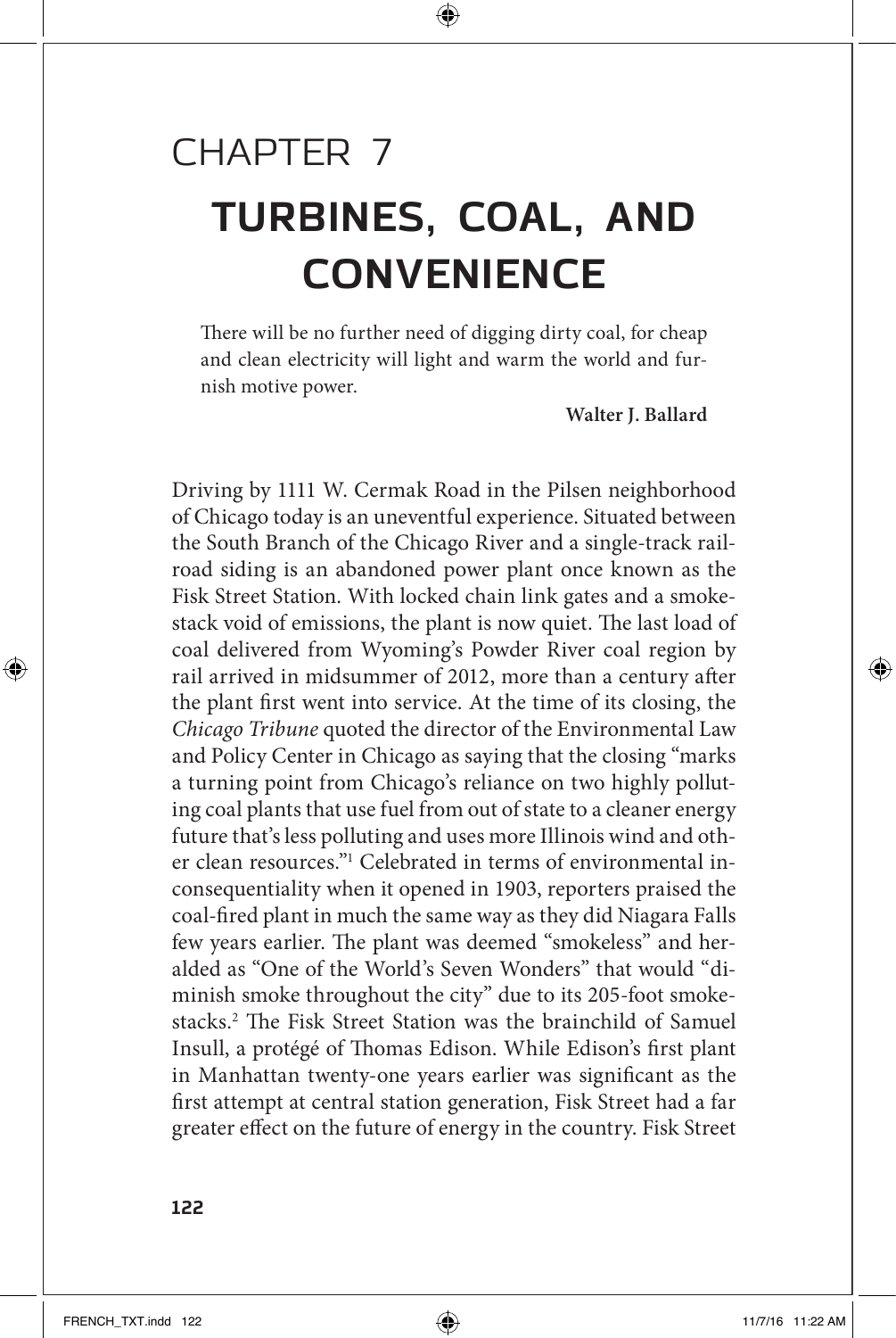marked the beginning of an electrical generation and transmission paradigm that made coal-derived energy invisible, established coal as the nation's prime mover, and contributed to the belief that electricity was a clean and modern technology.

⊕

The physical structure of the modern electrical grid began to emerge in the early decades of the twentieth century. Along with the establishment of technological systems that would remain in place, social views of energy consequentiality and consumption had already begun to form and were equally enduring. Having passed through stages of energy abstraction that went from the mysterious to the utopian, electricity was widely adopted in American society, eventually becoming the sine qua non of progress and modernity. As the twentieth century began, a radical disruption occurred within previous models of power generation and distribution by the development of steam turbines and the deployment of large regional transmission systems made possible by alternating current. This emerging paradigm became the model for energy distribution for the next one hundred years and further separated power generation from power consumption geographically.

Simultaneous to the technical turn, a cultural shift was underway. As forces of consumerism and Progressivism took hold in an expanding American middle class, an ever-increasing faith in technology along with the rise of advertising positioned electrification as a gateway to modernity. With the demand for electricity growing and the economies of scale made possible by steam turbine power plants such as Fisk Street, the cost of electricity decreased and energy consumption rose dramatically. By 1930, over 80 percent of households in the nation were electrified, the conscious disassociation of coal from electricity accelerated, and as electricity became inextricably tied to American consumer culture, unlimited power consumption was encouraged.<sup>3</sup> While both marketers and intellectuals passed along celebratory cultural messages informing the public that the Age of Electricity had arrived and the Age of Coal had passed, the nation consumed more coal than ever before.

As the twentieth century began, electrification in the United States was in a state of flux. Since the startup of Edison's

#### TURBINES, COAL, AND CONVENIENCE **123**

♠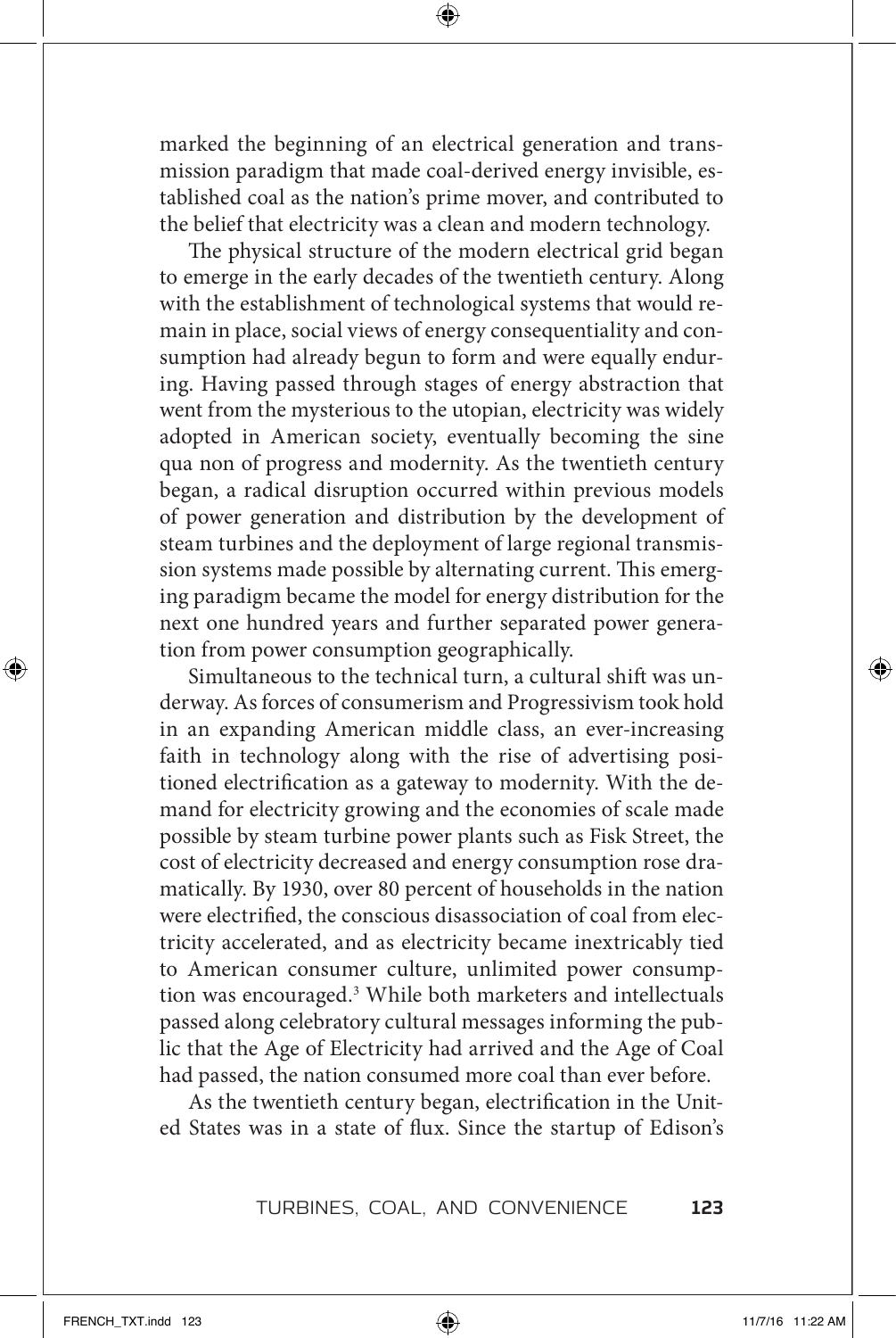Pearl Street Station in 1882, the methods and technology behind electrical generation and transmission had evolved asynchronously, which led to systemic discontinuities. Characterized by a mix of existing direct current systems and emerging alternating current systems, electric power distribution was a nested structure of subsystems, characterized by what historian Thomas Hughes refers to as "reverse salients."4 Hughes defines these as components in a system that do not "march along harmoniously" with other components.<sup>5</sup> If the system is to proceed, the reverse salient requires correction or resolution. In the closing years of the nineteenth century, expansion of electrification was hampered due to its basis on an Edisonian direct current paradigm, characterized by small municipal or private power plants providing electrical power to confined areas. The main focus for Edison, Westinghouse, and others was to sell equipment, lightbulbs, appliances, power generation systems, and franchises. Within these small systems, electrical current was often sold on a per-lamp basis—a carryover from the captive arc-lighting systems of Brush and others.6 The shift away from direct current began in 1893 with Tesla's innovations, the adoption of alternating current technology at Niagara, and the subsequent beginnings of long-distance transmission of electrical power. While these technical advances were significant, the method of power generation went largely unchanged, and electricity remained an energy source primarily derived from the burning of coal.

⊕

Between 1894 and 1912, a radical disruption in technology altered the way electricity was generated and distributed in the United States. In the process, power generation became farther removed from power consumption, the electrification infrastructure became less visible, and coal became established as the primary fuel source for the generation of electricity for a century to follow. While names such as Thomas Edison, George Westinghouse, and Nikola Tesla loom large in the history of technology, the long-term impact of Samuel Insull had a greater effect on how Americans perceived and consumed electricity. Under the direction of Insull, Chicago Edison built a model of power generation, distribution, and marketing that

#### **124** TURBINES, COAL, AND CONVENIENCE

♠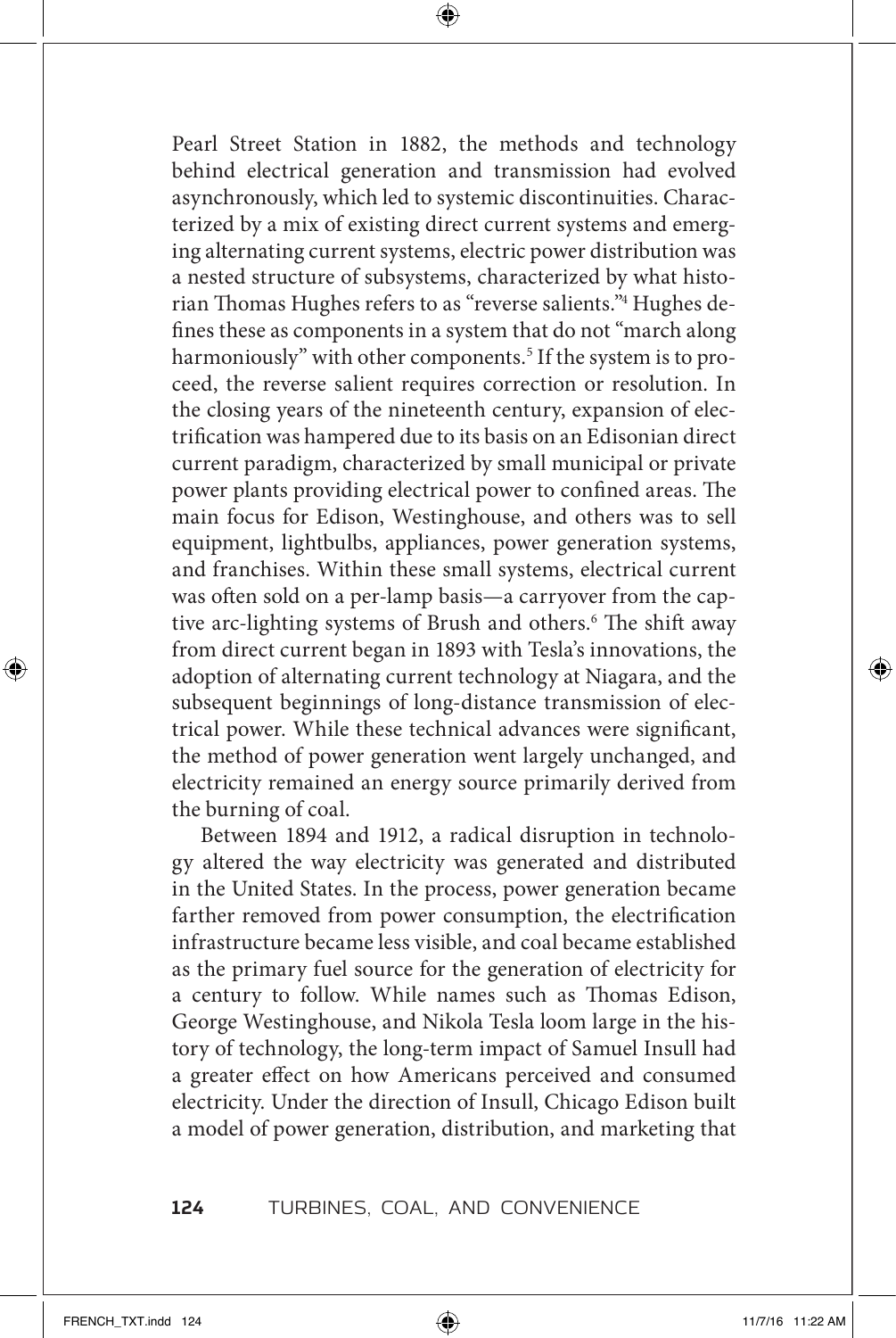the entire country eventually adopted, displacing existing systems that had been in operation since the 1880s. This process of change began at the Fisk Street Station.

⊕

Prior to the late 1890s, electricity in the country was produced by generators driven by coal-fired reciprocating steam engines, an engine design that had been fundamentally unchanged since its invention by Matthew Boulton and James Watt a century earlier. Although there are significant differences in reciprocating steam engines, at the core are pistons and valves, and the familiar up-and-down motion that is converted to a circular motion as in a locomotive's drive wheels. In the early days of power generation, the rotary motion of the steam engine was connected to a generator with a drive belt that turned an armature to create electrical current. The first electrical generation stations were of this design, including Edison's Pearl Street Station in Manhattan. From a technological standpoint, this pairing resulted from the fact that reciprocating steam engines were established prior to the invention of the generator, and the two contrivances became adapted to create a power generation system. At best, reciprocating designs were 20 percent efficient, meaning that only 20 percent of coal's chemical energy was converted into reciprocating motion.7 The lack of efficiency meant that more coal had to be burned to produce a megawatt of electricity, and since the variable cost of plant operation is mostly in fuel, the cost of electricity was high.

In 1884, Charles Parsons of England perfected a steam turbine generator or "turbogenerator" that altered the calculus of coal-to-electricity efficiency. Compared to a reciprocating engine, a steam turbine is smaller and lighter per unit of horsepower, and rotates at a higher speed, gaining efficiencies of up to 80 percent.<sup>8</sup> The operation of a steam turbine is straightforward: injected under pressure, steam flows onto enclosed rotor blades, causing them to spin (the principle is broadly similar to that of a pinwheel), where moving air creates rotary motion. Because there is no conversion from reciprocal to rotary motion, and because more of the potential thermal energy can be utilized, turbines gain both efficiency and speed. The turbine design eliminated a separate engine and drive belt sys-

#### TURBINES, COAL, AND CONVENIENCE **125**

♠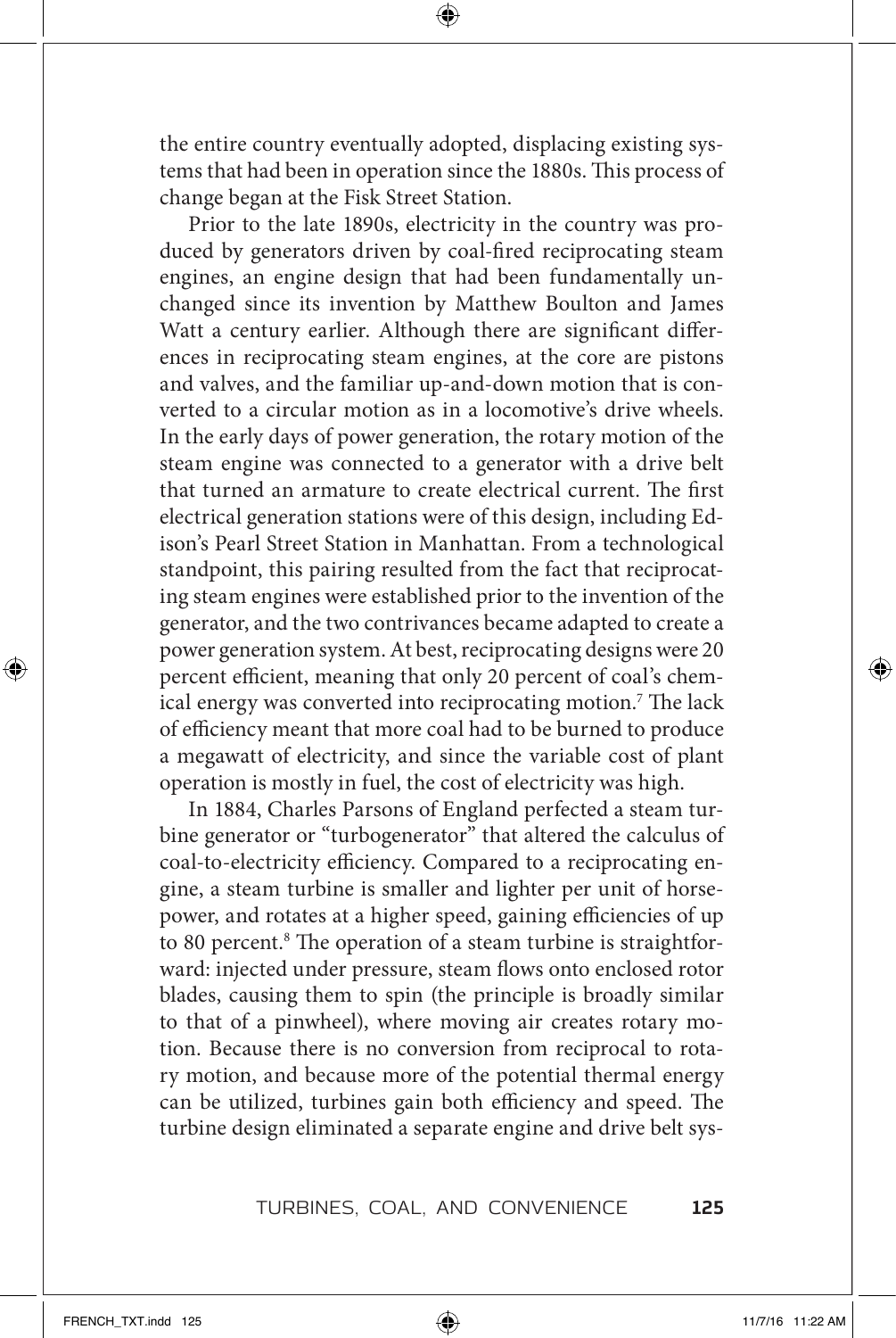tem entirely, as steam-driven turbine blades were integral to the generator's shafting. All modern power plants use steam turbines—coal, nuclear, or natural gas, and all are methods of heating water to produce steam to drive turbines. One of the first successful installations of a steam turbine was that of a small Parson-type seventy-five-kilowatt generator in England at Newcastle in 1890, and the first large-scale generation plant went online in 1899 in Eberfield, Germany, with a capacity of 1 megawatt, followed by 2.5-megawatt units in Frankfurt in 1901.9 In 1895, New York Edison's West 39th Street plant installed the first team turbine in the United States.10 While the first American-built units were small, with capabilities to generate about 500 kilowatts of power, by 1900 Westinghouse had manufactured and installed a medium-capacity 1,500-kilowatt unit at the Hartford Electric Company in Connecticut.<sup>11</sup> (One megawatt [MW] is equal to one thousand kilowatts [kW].) These two early US installations represented an experimental stage of turbine technology; it was not until 1903 that Insull deployed turbines on a large scale at the Fisk Street Station.

⊕

Insull did not invent the steam turbine, nor was he the first to utilize it, but he was the first to build high-capacity regional central stations. Insull also consolidated small neighborhood stations, which were artifacts of the Edisonian direct current model and leveraged the economies of scale that resulted from larger generation plants. When Insull became the president of Chicago Edison in 1892, the technological momentum for the wider adoption of electricity was well underway, and few were more experienced in the burgeoning electric power industry at the time. Starting his career as Thomas Edison's secretary in the 1880s, Insull was present for the startup of the Pearl Street operation and he remained in New York until J. P. Morgan consolidated Edison's business and transformed it into General Electric. In 1892 Insull sought new opportunities and interviewed with the board of directors of the fledgling Chicago Edison Company for the position of president. Despite the impression of an electric utopia at the Chicago Columbian Exposition in 1893, outside of the fairgrounds the electrical infrastructure of Chicago was patchwork, with more than forty-five electric

## **126** TURBINES, COAL, AND CONVENIENCE

♠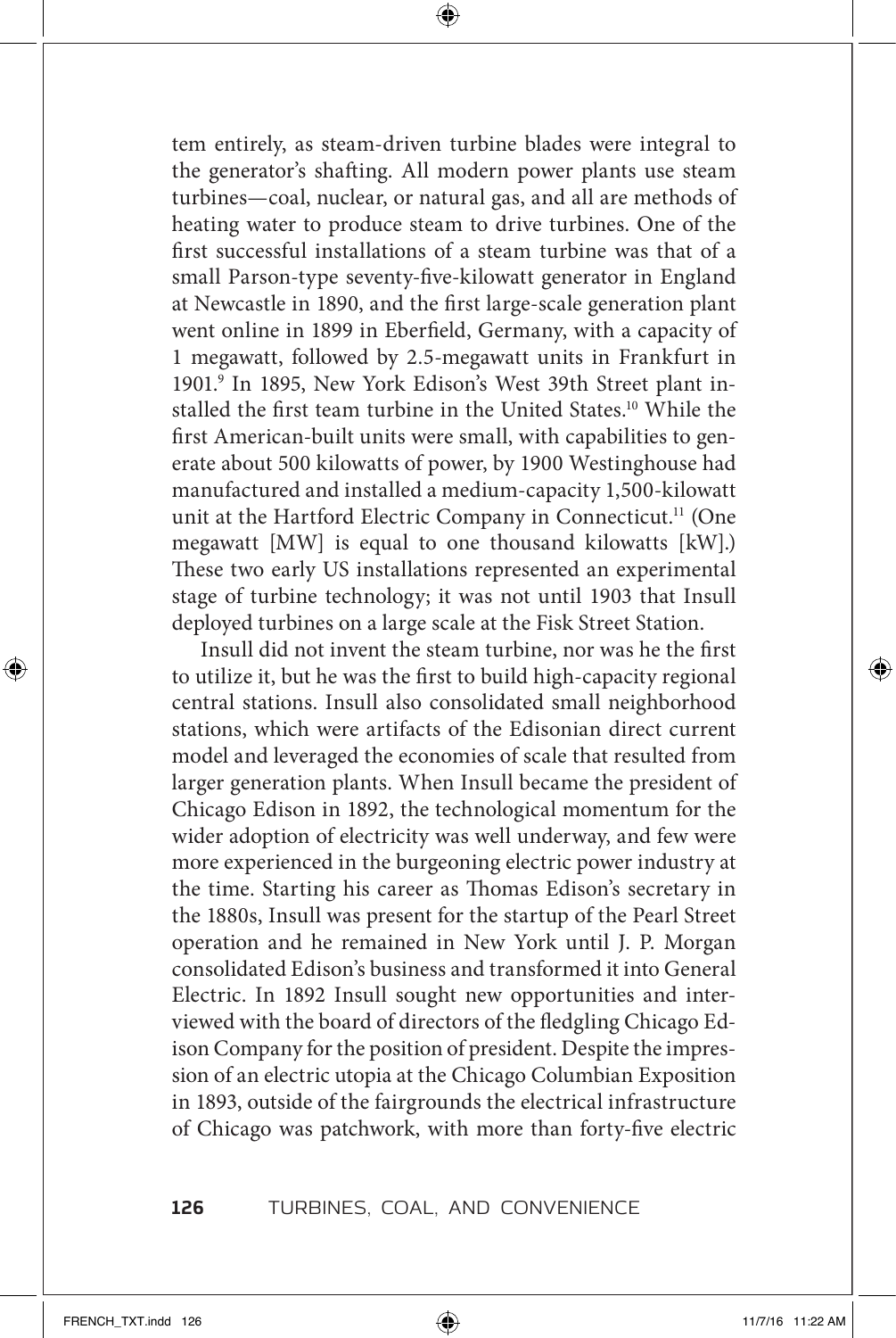companies operating independently.12 As one of the forty-five operations, Chicago Edison was a small player in a disjointed infrastructure whose territory covered fifty-six square blocks in the downtown loop district.<sup>13</sup> A shrewd businessman who was able to take advantage of the economic downturn in 1893, Insull bought a number of competitors in the Chicago market, and by 1898 Chicago Edison had a virtual monopoly on electrical generation in the nation's second-largest city.<sup>14</sup> Insull was not a crusader with a desire to provide a cleaner, safer source of power to the masses; he was cut from the mold of Gilded Age capitalists, poised to exploit a new technology as profitably as possible. At the core of Insull's strategy was scale: larger generation plants that could produce more power at a lower cost. While this yielded more profit for Chicago Edison, it also allowed the company to sell electricity to the consumer at a lower cost.

⊕

Insull's focus on maximizing profitability in electrical generation was obvious, and along with many other power plant operators, he believed that coal generation was the most profitable method, even before the implementation of steam turbines. Although Niagara had demonstrated the feasibility of hydropower, the electric interests had always favored coal as the most cost-effective way to generate power. At the National Electric Light Association convention in 1898, Insull listened as Mr. W. M. Walbank presented a paper on the cost of producing electricity by hydropower at the Lachine Rapids installation in Montreal.15 After Walbank explained various aspects, including capital costs to build the plant, generation capacity, and cost of water rights, he concluded, "From the foregoing, the writer trusts that he has shown that where reliable water power can be obtained within reasonable distance from power centres it can be made to produce cheap electric current, to say nothing of the great advantages the city must derive therefrom, not only commercially, but viewed from a sanitary standpoint as well, as the use of electric power thus generated is the best smoke consumer yet invented."16 The debate that ensued after Walbank's presentation centered on the relative cost and merit of electrical generation with a hydropower plant versus a steam

#### TURBINES, COAL, AND CONVENIENCE **127**

♠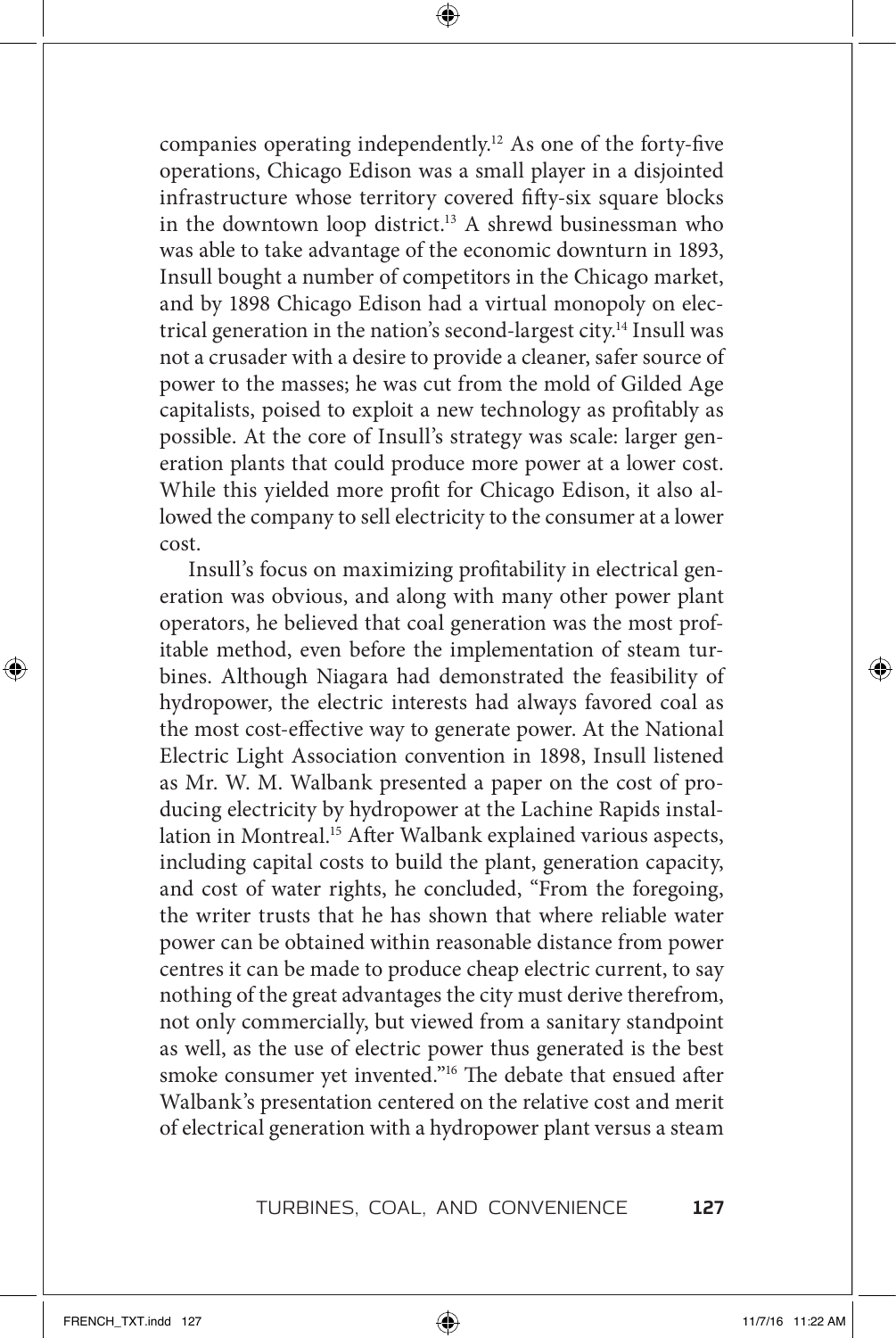and coal plant. American utility interests in the room espoused the lower cost of steam; standard steam plants at the time cost much less to build than hydropower plants, and the cost of the coal fuel was offset by the lower capital costs of construction. The issue of smoke—Walbank's mention of the sanitary standpoint—was not addressed in the debate. Comments by Insull and other plant owners focused purely on cost to produce a kilowatt-hour of electricity.

⊕

With a keen focus on profits, Insull was naturally interested in the efficiency possible in steam turbines, and during a 1901 European vacation, he first saw the large German installations.17 Intrigued by the efficiency and potential profitability of the units, Insull approached General Electric (GE) about the possibility of supplying him with a five-megawatt steam turbine for a plant Chicago Edison was planning to build. Although GE had encouraged him to take on a smaller, one-megawatt unit, Insull persisted and guaranteed to take a portion of the risk if the unproven design failed.<sup>18</sup> In the fall of 1903, the five-megawatt turbine went online at Fisk Street, and within a year and a half, Insull scrapped the five-megawatt units for turbines of thirty-five megawatts. By 1906 the total output of the station was 156 megawatts.<sup>19</sup> Insull realized that lowering the cost of producing electricity not only resulted in greater profits but also gave Chicago Edison the ability to offer electricity at lower rates than competitors and allowed him to market his energy as inexpensive. The adoption of steam turbines for generation led to a major shift in how electricity was produced, and Insull's move set the trend. Within a year after the construction of the Fisk Street plant, General Electric and Westinghouse had manufactured and sold steam turbines across the country that represented a total generation capacity of 540 megawatts.20 The age of the coal-fired steam turbine for the generation of electricity had arrived.

Just four years after Fisk Street went online in 1903, the cost of coal as a percentage of total operating costs of large central generation stations had dropped by 3 percent, a trend that continued as turbines increased in size.<sup>21</sup> In addition to the cost of coal itself, the economies of scale achieved from the steam tur-

### **128** TURBINES, COAL, AND CONVENIENCE

♠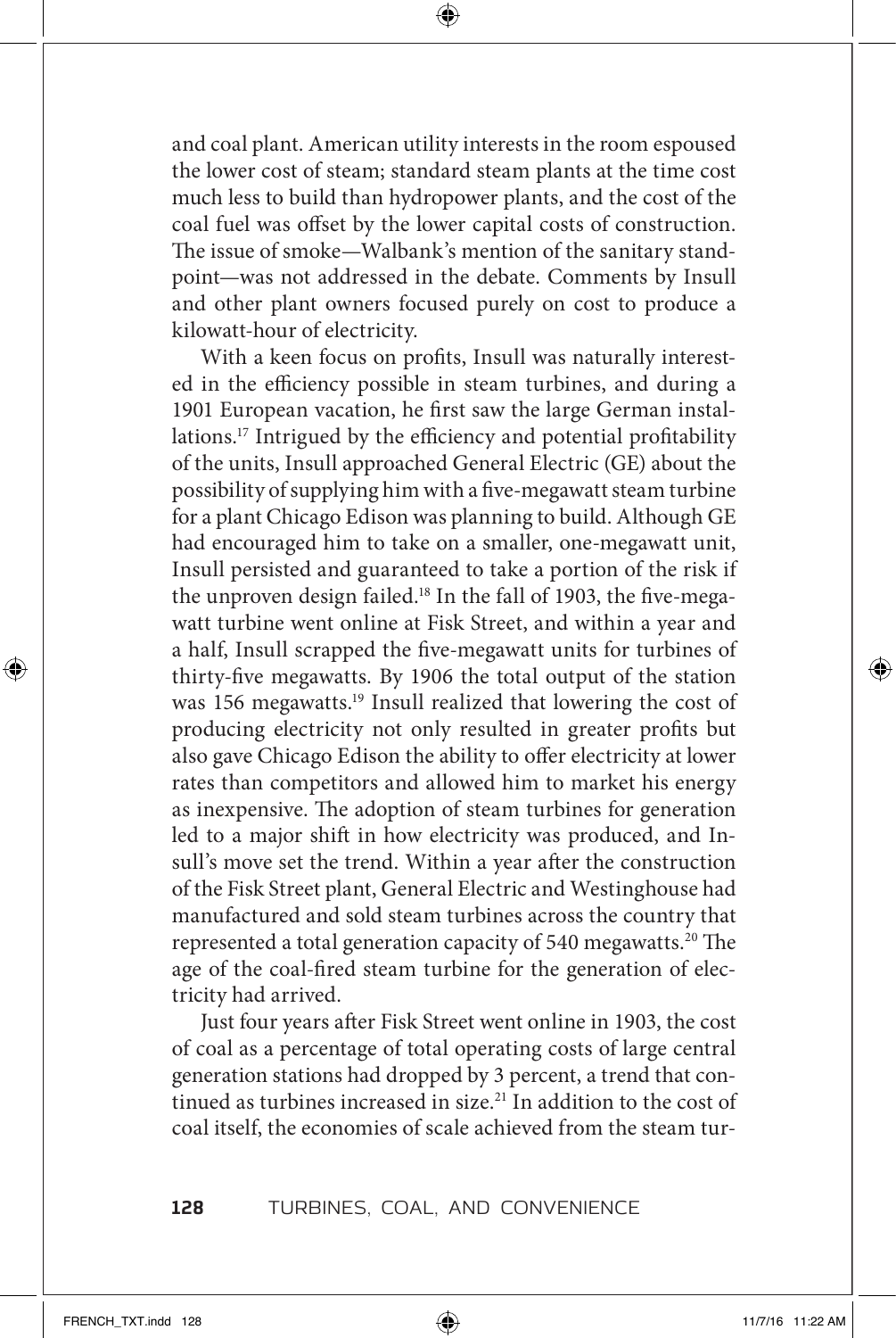bines came from a number of factors, including reduced capital costs relative to generation capacity and plant efficiency.<sup>22</sup> Before the advent of steam turbines, reciprocating-piston-type steam engines achieved a thermal efficiency of 3 to 5 percent. Simply stated, this means that only 3–5 percent of the heat energy produced is utilized for work, while the remaining 95–97 percent is wasted. Early steam turbines improved thermal efficiency by a factor of three to five times by achieving efficiencies of 15 percent.23 For those considering relative costs of alternative fuels such as petroleum, natural gas, and ethanol, which were rarely used at the time, nothing came close to coal for low-cost energy generation.<sup>24</sup> A US Department of Agriculture report from 1908 found that "it was possible to buy eight times as much energy in the form of cheap coal" when compared to most other fuels.25 Although hydropower garnered considerable excitement in the press and among engineers who were attracted to a potential fuel cost of zero, energy executives were well aware of the high cost of hydropower plant construction, maintenance, and the interest on debt to finance their construction.<sup>26</sup> In addition, those in the power industry feared interruption by natural forces such as drought or floods and laws that discouraged the development of hydropower. Legal obstacles such as gaining permission for transmission right-of-ways, public domain rights, and other legislative hurdles were burdens not inherent in unregulated steam plant construction.27 With coal plants already being less expensive to build and more profitable to operate, the consideration of mine-mouth plants—steam turbine plants built directly proximal to coal mines—further added to the promise of coal for future profits by eliminating the freight costs of coal.<sup>28</sup>

⊕

As coal cost and supply became critical to the operation of profitable electrical generation, Insull invested in coal to ensure a stable supply. Francis Peabody, an aspiring coal magnate in the early years of the twentieth century, needed considerable capital to grow his company. Insull had capital and needed coal. The two men struck an agreement in 1913 for Peabody to supply Chicago Edison with all the coal that it needed for the foreseeable future at cost, plus a small profit.<sup>29</sup> With the con-

TURBINES, COAL, AND CONVENIENCE **129**

♠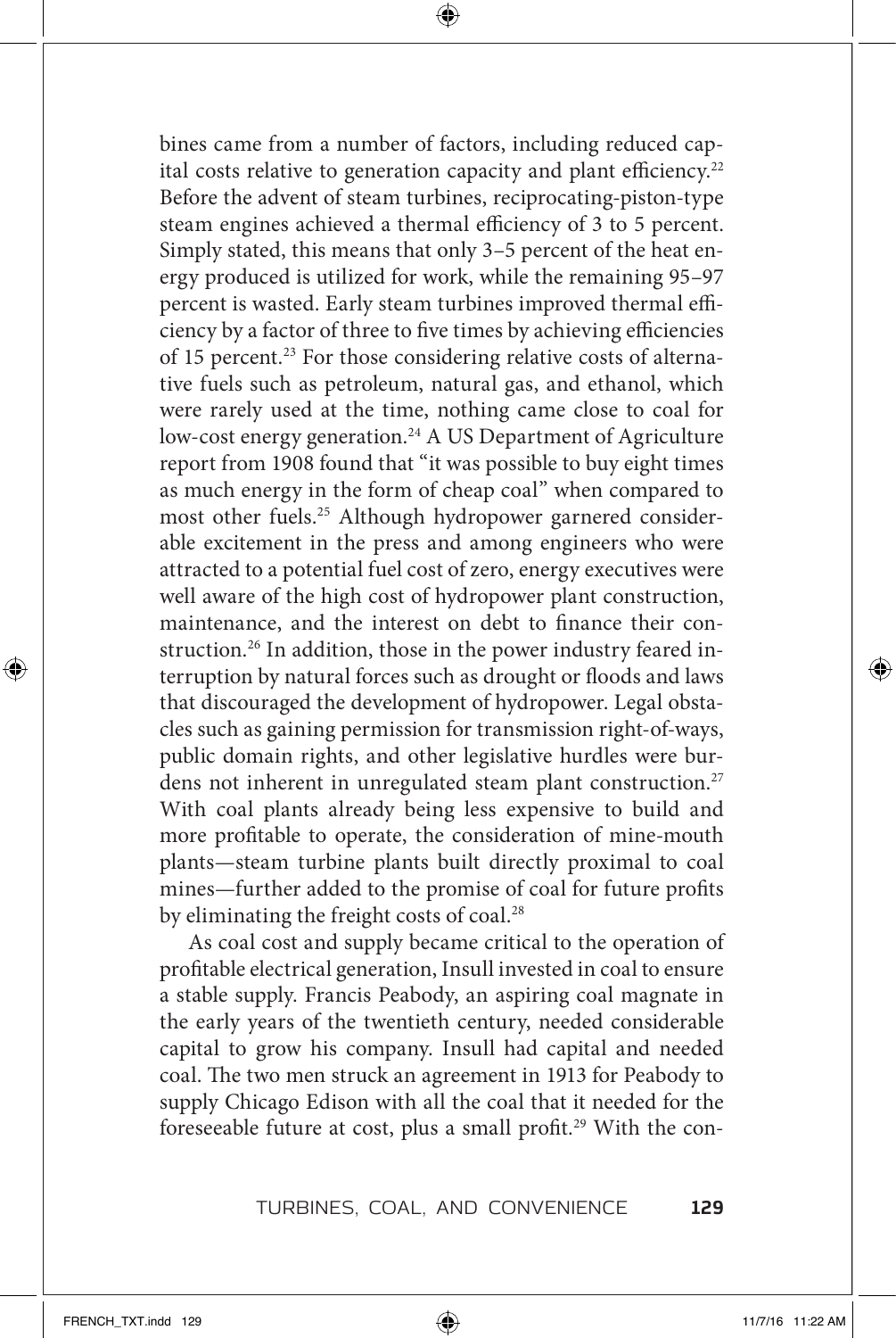tract in hand, Peabody bought additional mines to supply the coal that Insull required. Whereas the power companies may have had the biggest incentive to use coal due to its profitability, capitalists such as Insull and Peabody were not the only parties responsible for locking in coal as the nation's ultimate source of electricity. Mine owners, especially Peabody, and labor made sure that the coal supply was steady and inexpensive. After Peabody won his first contract to supply Chicago Edison with coal in 1913 for half a million tons per year from mines in southern Illinois, he negotiated with John L. Lewis of the Illinois mine workers' union.30 Peabody agreed to support safety laws for the mines and in exchange Lewis agreed that all contracts between the mines and the union would expire on April 30 of each year—just prior to the summer months, when the demand for coal and electricity was at its lowest.<sup>31</sup> From the late 1890s until World War I, the average price of bituminous coal rose more slowly than the wholesale price index and remained lower and more stable than crude petroleum and anthracite coal.<sup>32</sup>

⊕

The profitability realized due to the construction of large steam turbine plants and inexpensive coal was occurring not only in Chicago. In 1906, reciprocating steam engines began to be replaced by five-kilowatt steam turbines at the Twin City Rapid Transit Company plant in Minneapolis, building on the success of installations in Chicago and New York.<sup>33</sup> In the emerging power grid in the United States, larger turbine plants served more distant regions, further separating electrical generation from consumers.34 For example, in 1913 a five-megawatt steam turbine plant in Missouri Valley, Iowa, displaced three smaller, unprofitable regional plants. A similar coal-burning plant built near Galena, Illinois, served customers in a twohundred-square-mile area. Missouri's Empire District Electric Company began servicing a scattered population of over 150,000 people and 165 miles of interurban railway via a central station with over one hundred miles of high-voltage transmission lines.35 In all of these instances, economies of scale realized by efficient steam turbines, an inexpensive coal supply, and capital costs spread over an increasing customer base kept the cost of electrical production down and helped to embed a

#### **130** TURBINES, COAL, AND CONVENIENCE

♠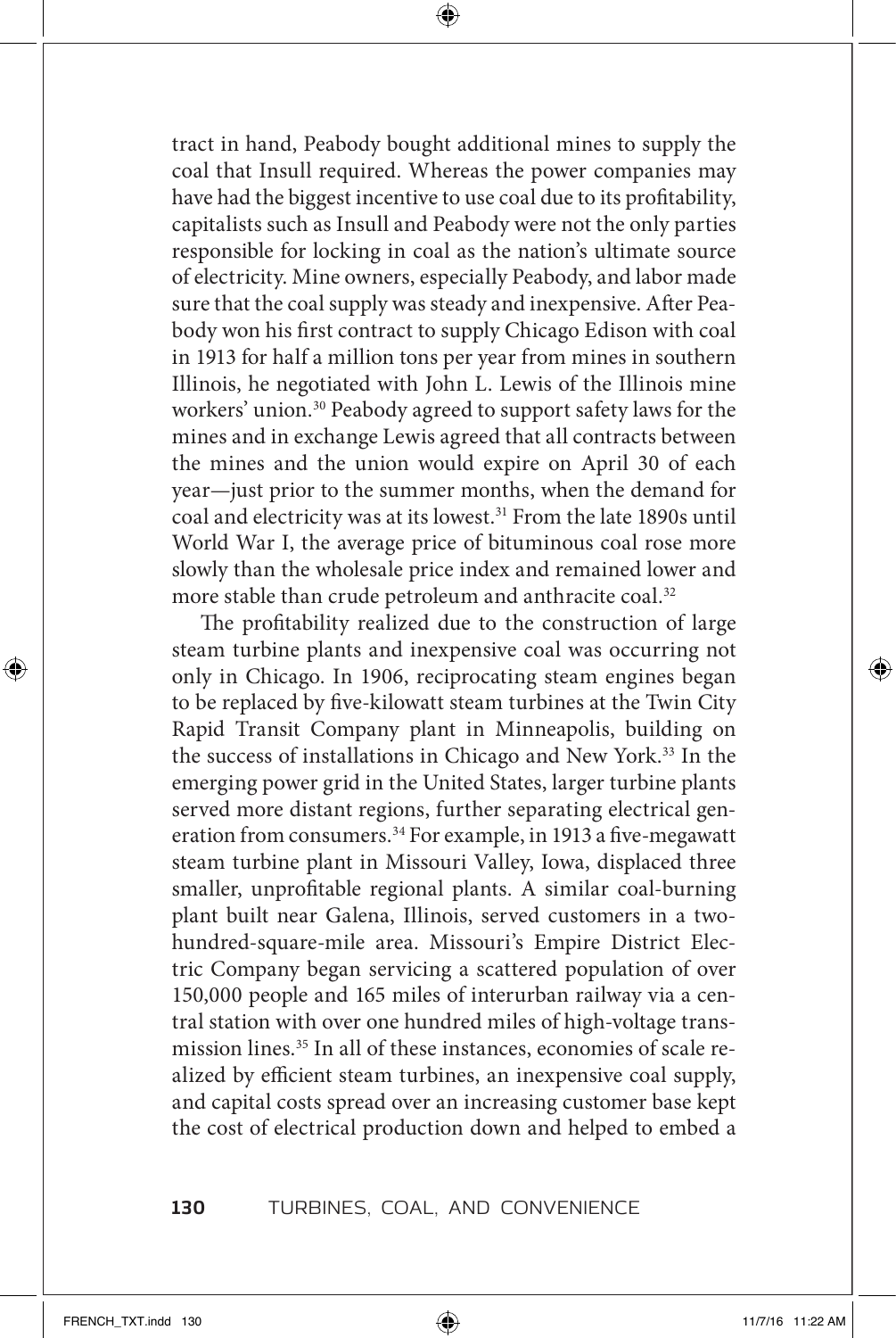coal-based model that became widely adopted during the early twentieth century. While independent operators duplicated Insull's model of larger plants, Insull himself expanded his holdings—by 1907 he owned twenty additional utility companies and exploited the scalability of steam turbine generators and alternating current transmission to control the entire electric supply in Chicago. In 1911 he established the Public Service Company of Northern Illinois and controlled thirty-nine more electric companies; in 1912 he formed Middle West Utilities to acquire more electric companies throughout the Midwest.<sup>36</sup> By the second decade of the twentieth century the steam turbine had completely changed the calculus of electrical generation in the country. Insull established the model for large regional systems serving consumers increasingly distant from the plants that supplied them with power, and the nascent power grid evolved with coal and steam at the core.

⊕

As the total electrical generating capacity in the United States increased from 2,987 megawatts in 1902 to 10,980 by 1912, the majority of the increase came from coal-fired turbine plants, firmly indicating the acceptance of the technology. The adoption of the steam turbine, along with the confidence in the future of hydropower, came at the expense of research into alternate sources of energy. As John Adolphus Etzler in the early 1800s and John Ericsson in the mid-nineteenth century discovered, power companies had no incentive to pursue anything other than power generation by large coal or water turbine installations. Along with the socially driven momentum of electrification, the steam turbine had taken on a momentum of its own, as research and development concentrated on engineering bigger and more efficient turbines. Insull, for example, scrapped the original turbines installed at Fisk Street in favor of larger turbines when "the progress of the art was such that practically the same boiler room arrangements" were able to operate turbines with a much higher capacity.<sup>37</sup> Even though there is evidence of interest in pursuing wind-driven electricity generation, neither General Electric or Westinghouse—the two major generator manufacturers in the country—had any reason to pursue it.

#### TURBINES, COAL, AND CONVENIENCE **131**

♠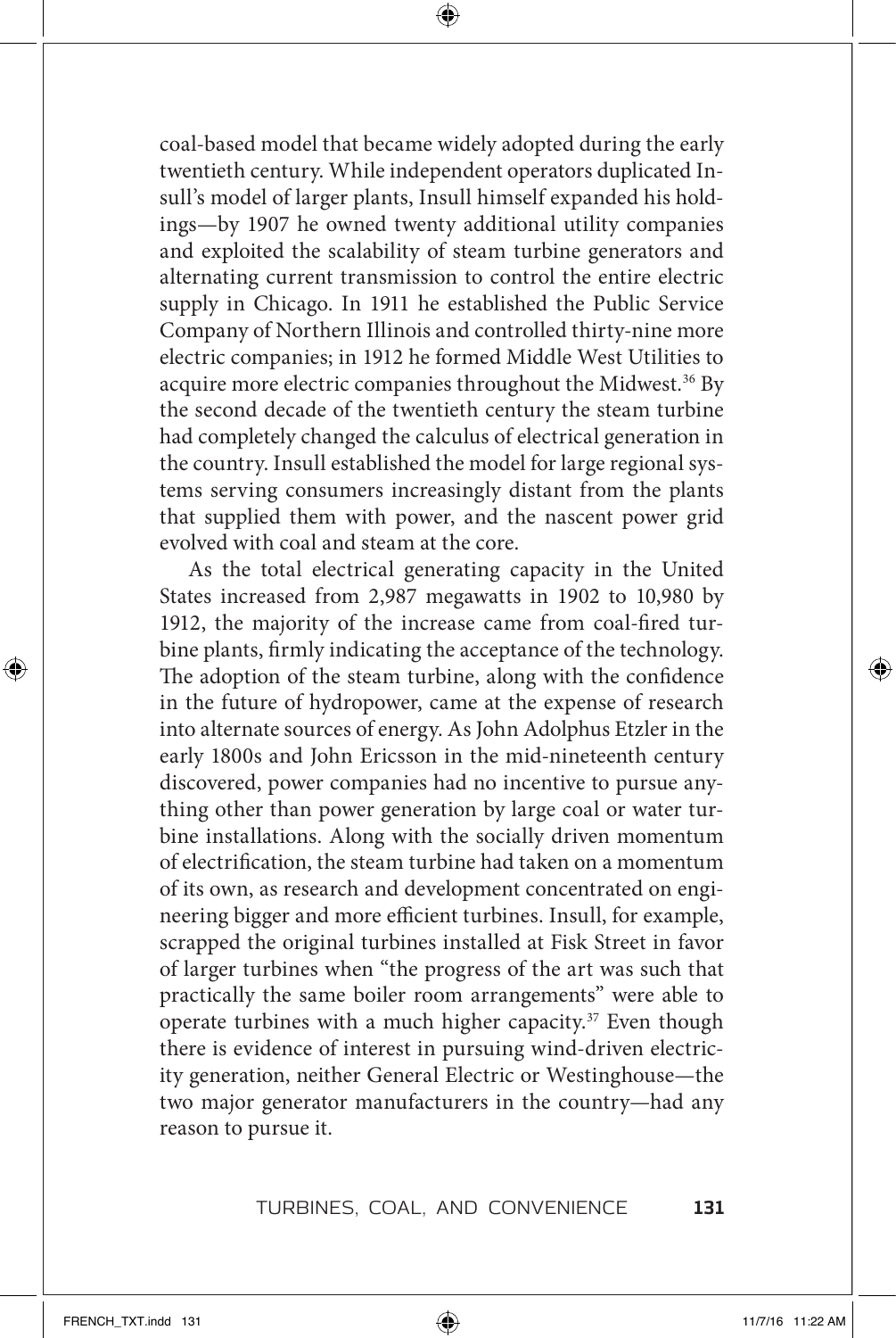Ironically, it was in the West, atop some of the nation's largest coal reserves, where one of the most serious early pursuits of wind power occurred. In April of 1913, Frank Bosler, a rancher outside of Laramie, wrote to General Electric's manufacturing division to inquire about harnessing the wind to generate electricity for a regional power system he planned to build. Responding to Bosler, the company stated that "they had not developed any particular apparatus for wind generation," and were positive that wind would not work for electricity generation due to the inconsistent nature of wind speeds.38 Bosler responded that the wind in Laramie was constant, and he pursued his idea by exploring the possibility of rigging together windmills with belt-driven dynamos and using batteries to store power. A letter from the Electric Storage Battery Company of Philadelphia to Bosler echoes the position of General Electric, that wind was an "unreliable energy source."39 Bosler continued to experiment with wind power until 1916, after which time he began to pursue both hydropower and coal-fired plants. With the adoption of coal-fired steam turbine technology on a broad scale, the development of and interest in alternative energy sources such as wind were largely dismissed for nearly a century.

⊕

By 1912, every state in the country with the exception of Delaware and Utah had operable central station coal-burning steam turbine generation plants, and five states—Illinois, New York, California, Pennsylvania, and Massachusetts—garnered the majority of their electricity from large turbine plants.40 As turbine sizes increased, the number of coal-fired steam generation plants decreased as per-plant capacity increased—this did not mean that less coal was consumed; it simply meant that more coal was consumed in fewer plants. Because of their capacity, coupled with alternating current, turbines allowed for the building of bigger generation plants, which in turn could serve more consumers in a wider geographic area. Older, inefficient plants were converted to substations, which did not generate power but stepped it down to lower voltages appropriate for domestic use.41 As plants farther away replaced older stations in populated areas, fewer consumers witnessed the smoke

#### **132** TURBINES, COAL, AND CONVENIENCE

♠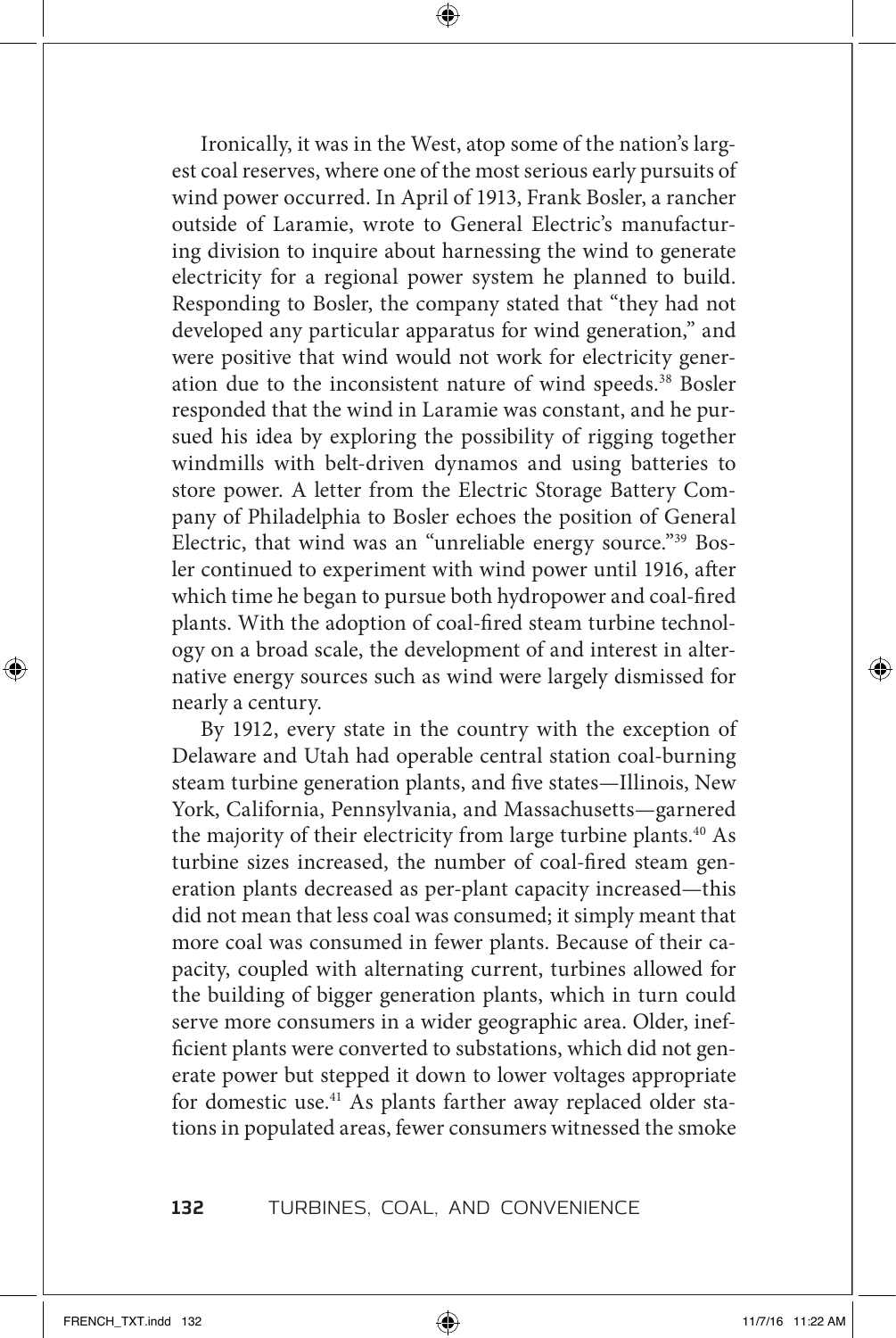of power generation, which in turn added to the invisible quality of electrical power. While the statistics are incomplete for the years prior to 1920, the number of generation plants in the country fell from 2,422 in 1920 to 1,600 by 1930, a trend that reflected the move to large regional power plants that continued into the latter part of the twentieth century.<sup>42</sup>

⊕

Despite the reality that the capacity of coal-fired plants was increasing across the country, the myth of Niagara—that waterpower would become the main source of the growing demand for electrical power—persisted. A 1912 census report noted:

One of the most important matters affecting the electrical industries is the use of water as a primary power. The development in electrical appliances for converting water power into electric energy, which by transmission lines is made available over large areas, together with the economies of production, indicates a continued increase in this form of primary power and a probability that it will to a still greater extent take the place of primary power derived by the use of fuel.<sup>43</sup>

The forecast that waterpower would outpace coal-based steam for power generation was not totally unreasonable at the time, as waterpower's share of total electric production had increased from 25 percent in 1907 to about 35 percent in 1912.<sup>44</sup> This trend did not continue, as by 1930 waterpower supplied less than 30 percent of the country's electrical generation, and this number declined further, making the years between 1912 and 1920 the peak years for hydro-derived electricity in the United States.45 While many may have believed that waterpower would replace coal for the generation of electricity, plants like Fisk Street consumed 2.5 tons of coal and 1,700 tons of water, and discharged 62 tons of "waste gases and heated" from its five smokestacks, every *minute*—and this was a plant that the *Chicago Tribune* heralded as "smokeless."46

The dissonance in the fact that a plant such as Fisk Street could consume two tons of coal a minute while being deemed smokeless was the result of another development that occurred simultaneously to the adoption of steam turbine generation.

#### TURBINES, COAL, AND CONVENIENCE **133**

♠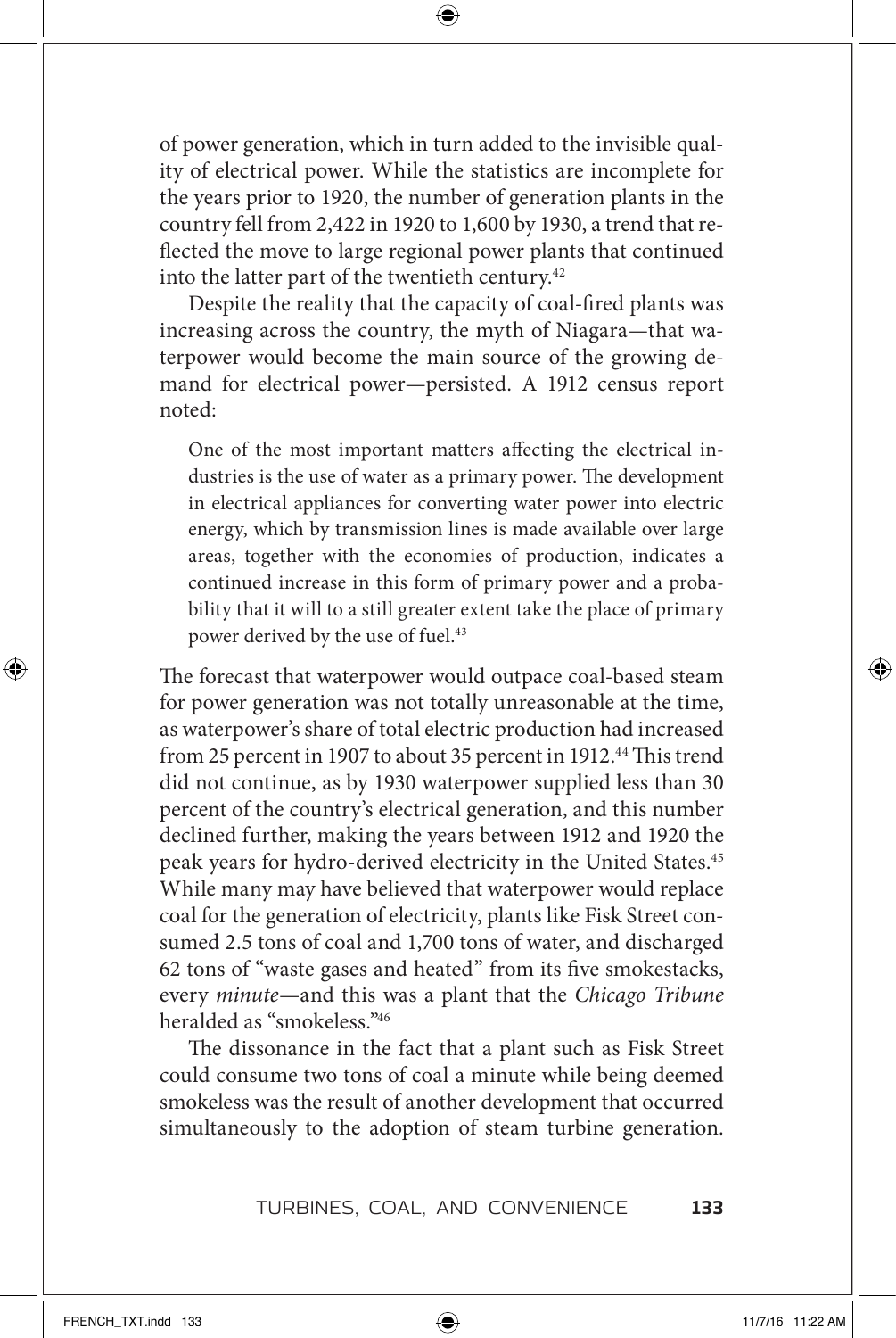Automatic stokers, which carefully regulated the draft and smoke of burning coal in power plants, eliminated observable smoke, and in turn converted the airborne effluent of combustion into an invisible state.<sup>47</sup> "Perfect combustion means smokeless combustion" was the mantra of power plant managers as they deployed stokers to eliminate visible smoke and raise the efficiency of coal plants.<sup>48</sup> Like the myth of hydropower, the apocryphal nature of the smokeless coal plant took on a life of its own. A steam plant planned for Saint Paul was noted for being "a smokeless plant to which the health commissioner may point with pride. The five big boilers are equipped with special furnaces, and the competency of the stoking equipment and the facilities for handling ashes and cinders may be best appreciated by consideration of the fact that one foreman will handle it all."49 Engineers promoted the notion of smokeless coal even more.50 A number of experts in the field reported that "there is no longer any necessity of polluting American cities with volumes of smoke . . . experts assert that they are operating smokeless plants and making steam economically with a coal heretofore regarded as refuse and delivered to stations for 88 cents per ton."51 While individual power plant operators were quick to point out that their plants were not public nuisances, the federal government reinforced the public's notion that coal was harmless if burned properly. In 1913, Samuel Flagg, an engineer with the United States Bureau of Mines, declared, "Coal can be burned smokeless, if you give coal the proper chance to burn."52 Authors of a 1909 government publication, *The Smokeless Combustion of Coal in Boiler Plants*, took the position that the use of coal could be harmless and would make possible a "clean and comfortable city," and thanked the Peabody Coal Company, the Westinghouse Machine Company, and the Underfeed Stoker Company of America for providing illustrations in the book  $53$ 

⊕

Stokers and so-called smokeless plants did not eliminate greenhouse gases.54 The use of stokers and turbine power plants at the same time was not part of a conspiracy to hide smoke from the public at the turn of the century. Knowledge of greenhouse gases, mercury, and other pollutants at the time was

#### **134** TURBINES, COAL, AND CONVENIENCE

♠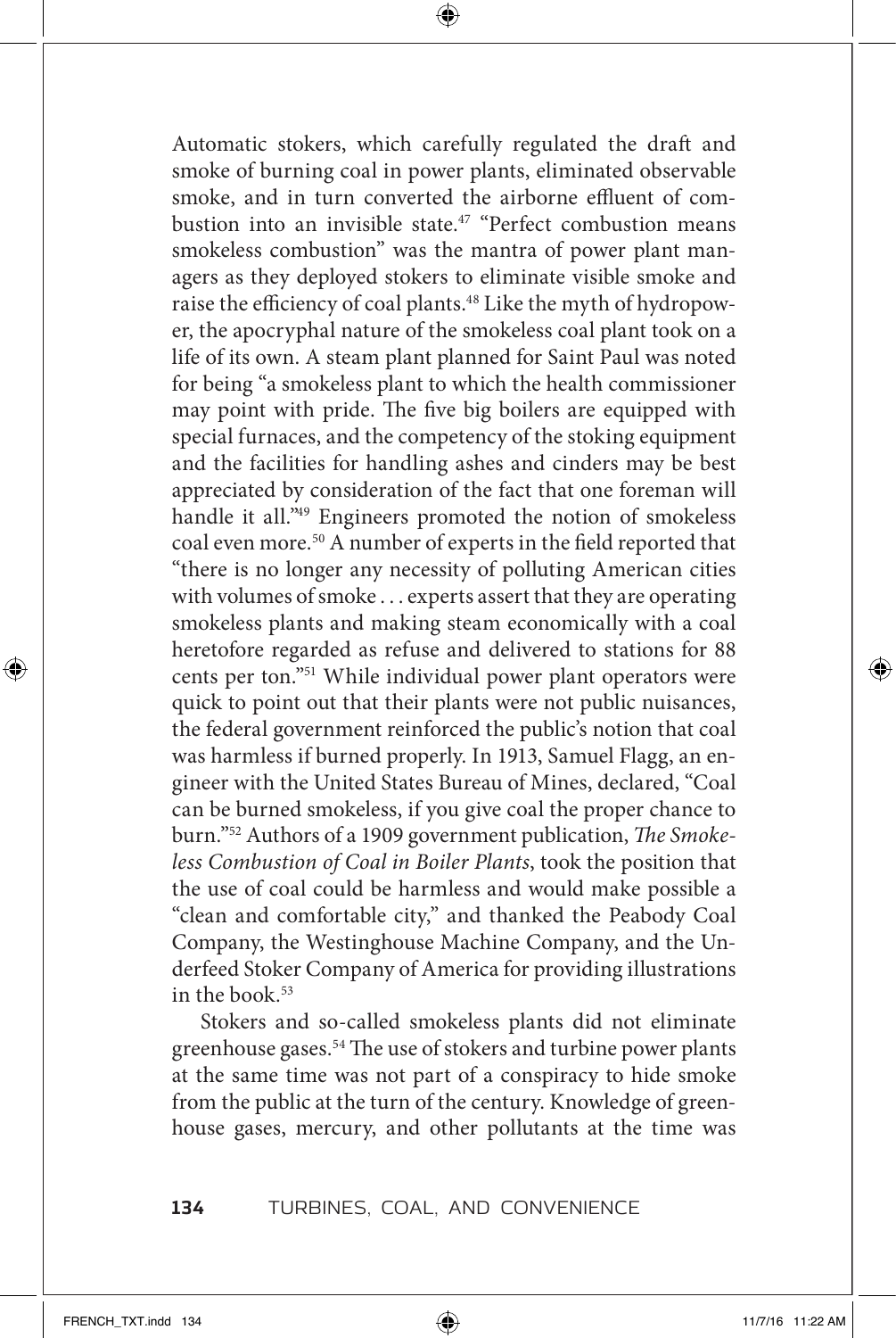mostly limited to what people could observe, which was black smoke. The goal for engineers was simply to make black smoke go away; stokers were one way of achieving the goal, along with recommendations that coal-consuming plants be removed from areas of congested populations.<sup>55</sup> Between the use of stokers and the new capability of high-capacity steam turbines and alternating current transmission systems, the electrical infrastructure began to become less visible. Coal-generated electricity became more abstract and less salient with the reduction of visible smoke. Experts in the field, engineers, and the press shaped public opinion by characterizing new plants as smoke-free. The disassociation of coal from electricity increased with the removal of visible smoke from power plants in the beginning of the twentieth century. At the same time that power plants and transmission systems were becoming part of the landscape, consumer demand was expanding exponentially. The economies of scale realized by power companies led to less-expensive electricity to consumers—a calculated incentive on the part of producers to maximize generation capacity which led to more widespread adoption of electrical power. At the same time, a rising progressive middle class saw electrification as a gateway to modernity, reinforced by the newly developed art of advertising and consumer credit, which united to create an electrified consumerism, eventually leading Americans to become the highest-energy-consuming society in the world.56

⊕

William Leach's 1993 cultural history, *Land of Desire: Merchants, Power and the Rise of a New American Culture*, traces the formation of consumer culture in the nation primarily between the years 1890 and 1930. Showing how entrepreneurs, manufacturers, bankers, clergymen, and government leaders produced a culture of consumers, Leach concludes that the consumer capitalism that developed produced "a culture almost violently hostile to the past and to tradition, a future-oriented culture of desire that confused the good life with goods."57 From a standpoint of periodization, paralleling Leach's study was the widespread electrification among the rising urban middle class in the country, to whom, Leach observed, "electric light was the

#### TURBINES, COAL, AND CONVENIENCE **135**

♠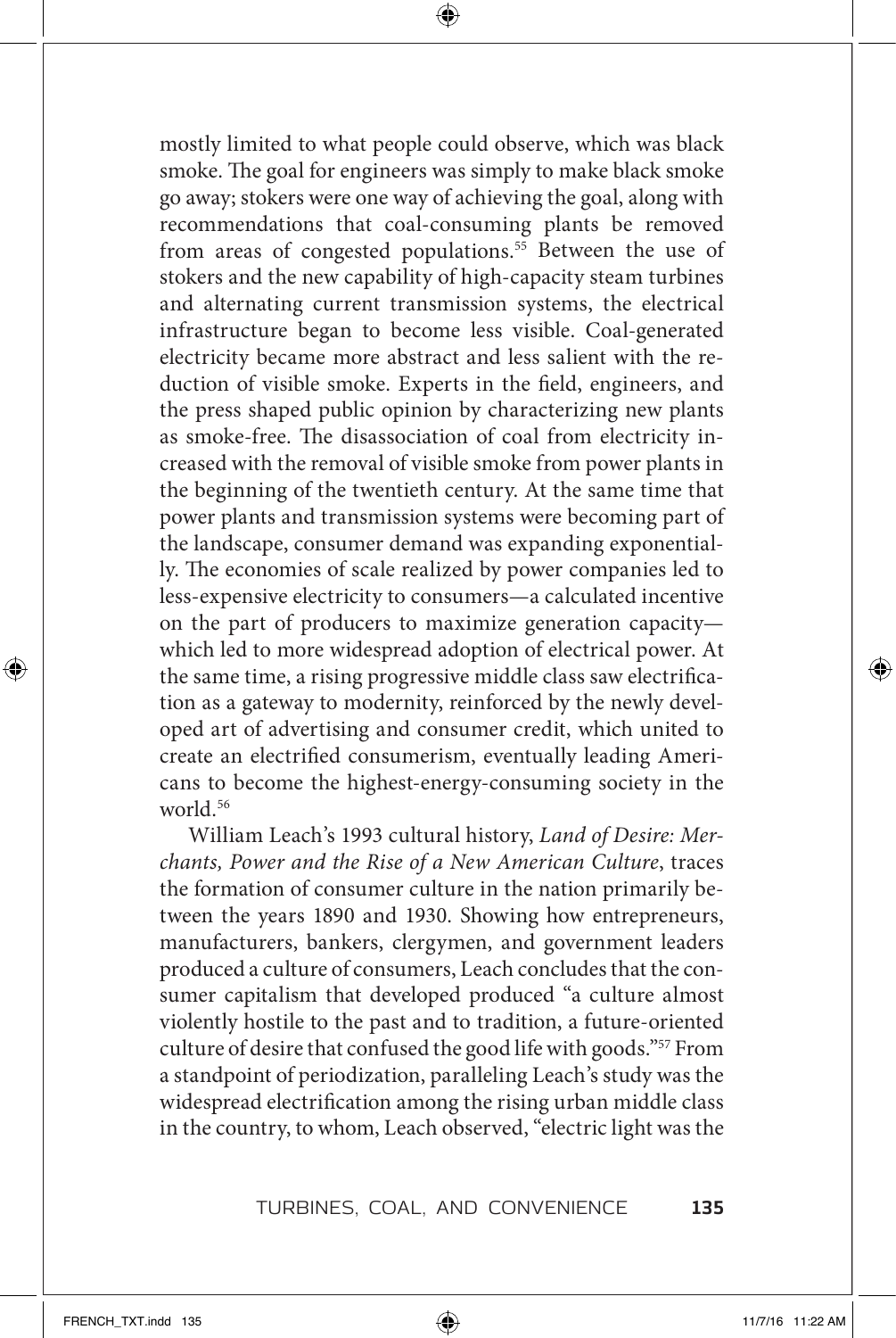radiant core of the consumer revolution."58 In Leach's analysis, inexpensive electricity, first pioneered by Insull in Chicago, "disproved the widely held claim that such light would remain a luxury."59 The effect of cheaper electricity was felt not only in Chicago; a report on a Nebraskan housewife published in the 1920 *National Electric Light Association Bulletin* provides evidence of how new economies of scale affected consumers.

⊕

A Nebraska housewife has sent to the Nebraska Committee on Public Utility Information a graphic comparison of the cost of necessities in the home covering the period of her married life. In February, 1898, twenty-two years ago, she bought for a company Sunday dinner, six pounds of potatoes, a thirteen-pound turkey, three pounds of coffee, some raisins, mince meat, olives, celery, two pounds of tomatoes, a pound of rice and a can of asparagus. Her bill showed that this particular grocery order cost \$4.74 in 1898, but that on the same date in February of this year it cost \$10.82 to duplicate the order. Upon request she looked up her electric light bill of twenty-two years ago and found that she paid \$11.40, as against \$2.09 in the same month of 1920, and she adds, "There is no comparison in the quality of electric service now and then, when we used the old yellow light globes and knew nothing about electric irons, percolators or washing machines."60

In the woman's account, it can be observed that not only did the price of electricity drop considerably, electric appliances began to play a major role in the home.

Consumerism in the United States was only possible because of electrification, from electric lighting in the new class of department stores such as Wanamaker's in Philadelphia and Marshall Field's in Chicago to electric signage to the light bulbs, lamps, and household appliances now run by invisible power transmitted by wire. However inextricably tied together consumerism and electrification were, the relationship between the inconsequential consumption of electricity and the waning years of the Progressive Era runs deeper than merely contrivances and brightly lit salesmanship. David Noble, in *America by Design*, ties together the practical application of technology and capitalism in the era and demonstrates how the

#### **136** TURBINES, COAL, AND CONVENIENCE

♠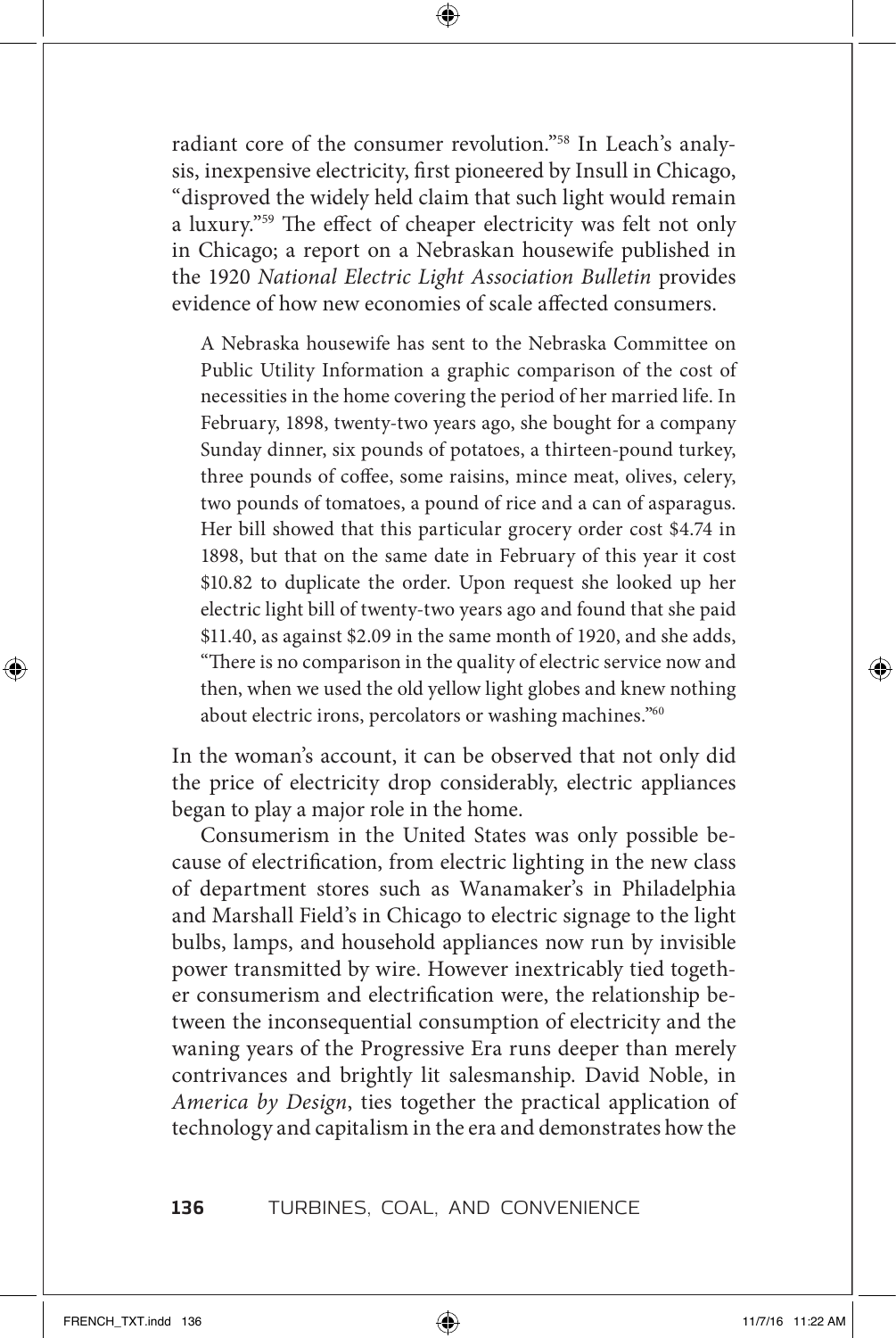electric industry was "the vanguard" of not only science-based industrial development in the country but also a growing confidence in engineers and technology.<sup>61</sup> Electrification was the prototypical Progressive technology; it fed into the orderliness of networks and was a rational, technical solution that represented an improvement in society, especially when contrasted to fire and coal. As an advanced technology, starkly different from past energy sources, electricity meshed well with the Progressive propensity toward technical solutions to problems such as smoke. As a building block of consumerism, electrification helped to raise the standard of living across a broad swath of social classes, from J. P. Morgan to the housewife in Nebraska.

⊕

Cultural messages derived from the press, in advertising and literature, celebrated the benefits and convenience of electrical appliances and other contrivances in the home. Hoping to take advantage of consumer desires and promote electricity consumption, Insull opened the "Electric Shop" in Chicago in 1909. Catering mostly to the well off, Insull's store was devoted to the sale of electrical appliances. The shop sold a variety of appliances, including toasters, corn poppers, curling irons, heating pads, and gadgets claiming to have medical powers.<sup>62</sup> For those in the power production business, the forming of a new group of electrified consumers did not go unnoticed. In a 1906 issue of *Cassier's Magazine*, which catered to engineers, an article offers plant owners suggestions on how to increase central station business by stimulating demand. The author used examples such as advertising campaigns and letters soliciting the sale of electrical appliances, porch lights, and other power-consuming conveniences.<sup>63</sup>

As electric utilities began to team up with Madison Avenue and the rapidly refining art of advertising, the pitching of electrical appliances became more provocative, especially as it focused on women, the home, and family. In 1925 a newspaper advertisement from Insull's Commonwealth Edison calling for electrical mechanization of the home asked, "How Long Should a Wife Live?"64 In a *Good Housekeeping* article of 1918, "We Recommend Electricity," the author promoted the use of

TURBINES, COAL, AND CONVENIENCE **137**

♠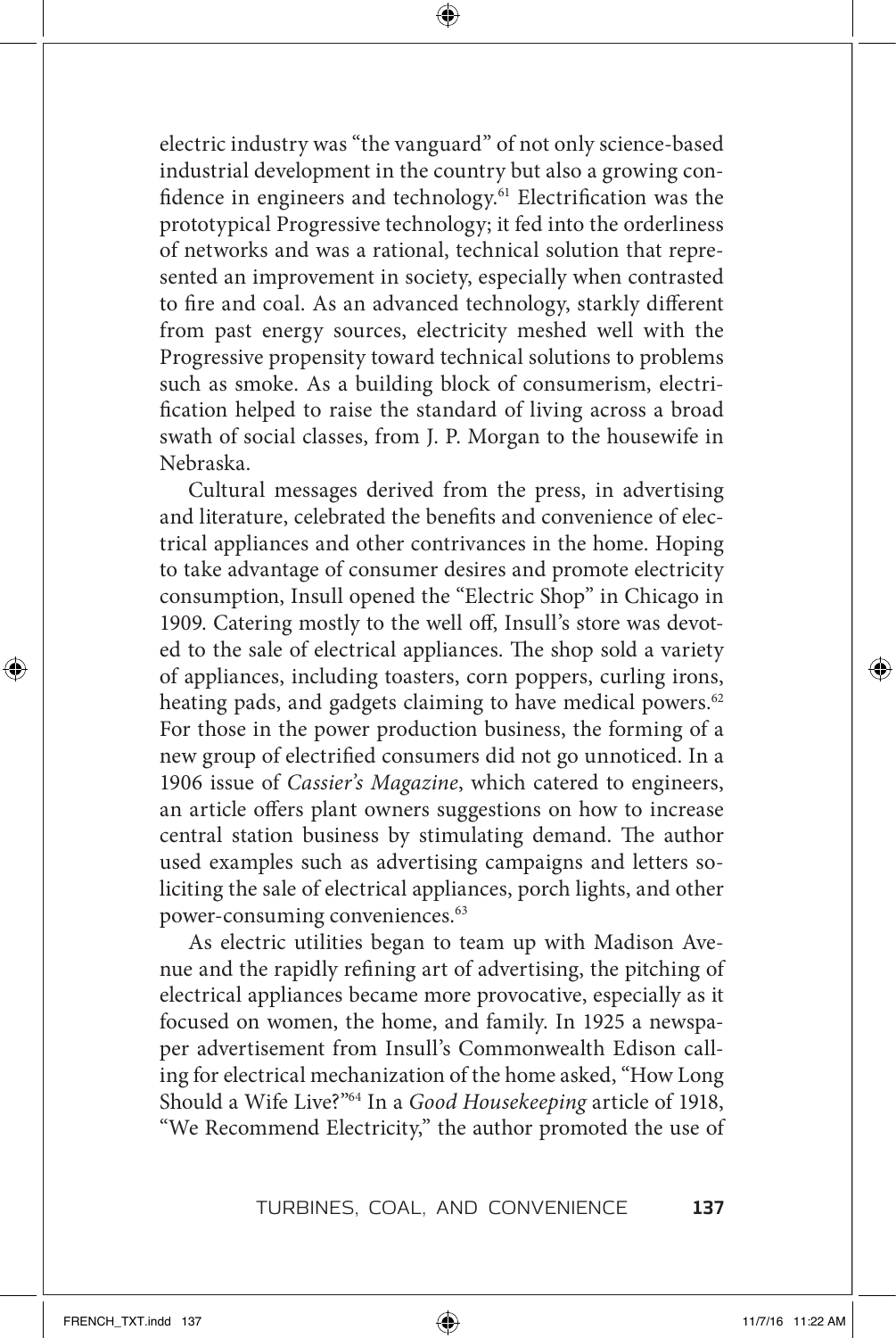a plug adapter that would allow for "a portable lamp, a chafing dish, toaster, percolator, and a fourth plug for the occasional use of an iron."65 Electric consumerism was now in full swing, as women's magazines promoted more appliances and more outlets. Historian Ruth Swartz Cowan has theorized that by advertising to women, appliance sellers and power companies industrialized the household and shifted the burden of domestic work from adult men to mothers. Janice Williams Rutherford argues that electrification allowed women to be more efficient and preserved the virtuous home for women who wanted to succeed outside of the household.<sup>66</sup> The notion of gaining efficiency through electrical appliances inside the home ran concurrent to ideas about scientific management techniques closely tied to Progressivism. While advertising that promoted appliance sales and electricity consumption to women has been the subject of several historical studies such as Cowan's and Rutherford's, men were encouraged to buy electrical contrivances and consume power as well.

⊕

In a bulletin in 1920 from the National Electric Light Association, the electric industry's professional trade association, member companies were encouraged to advertise in a wide variety of magazines. Included in the bulletin's targeted list were magazines for boys and men along with most major women's magazines.67 *Boys' Life* articles featured the latest discoveries in electronics such as the precursor to the television in 1920, and in *Popular Mechanics* during the same year a wide variety of products were featured, from electric bathtub heaters to arc welders.68 Men's magazines featured a substantial number of electrical health-related devices as well, such as the "Vi-Rex Violet Ray" generator, which promised to, when rubbed on the body, cure asthma, headache, and neuralgia and restore "energy and vim."69 The promise of electricity's potential curative powers was not just a popular phenomenon but was reflected in professional literature as well. Medical professionals promoted electricity as a therapeutic agent that could provide a cure for maladies ranging from impotence to tuberculosis. In 1907 Dr. Samuel Monell of New York published a work with the rather lengthy title *Electricity in Health and Disease; A Treatise of Au-*

## **138** TURBINES, COAL, AND CONVENIENCE

♠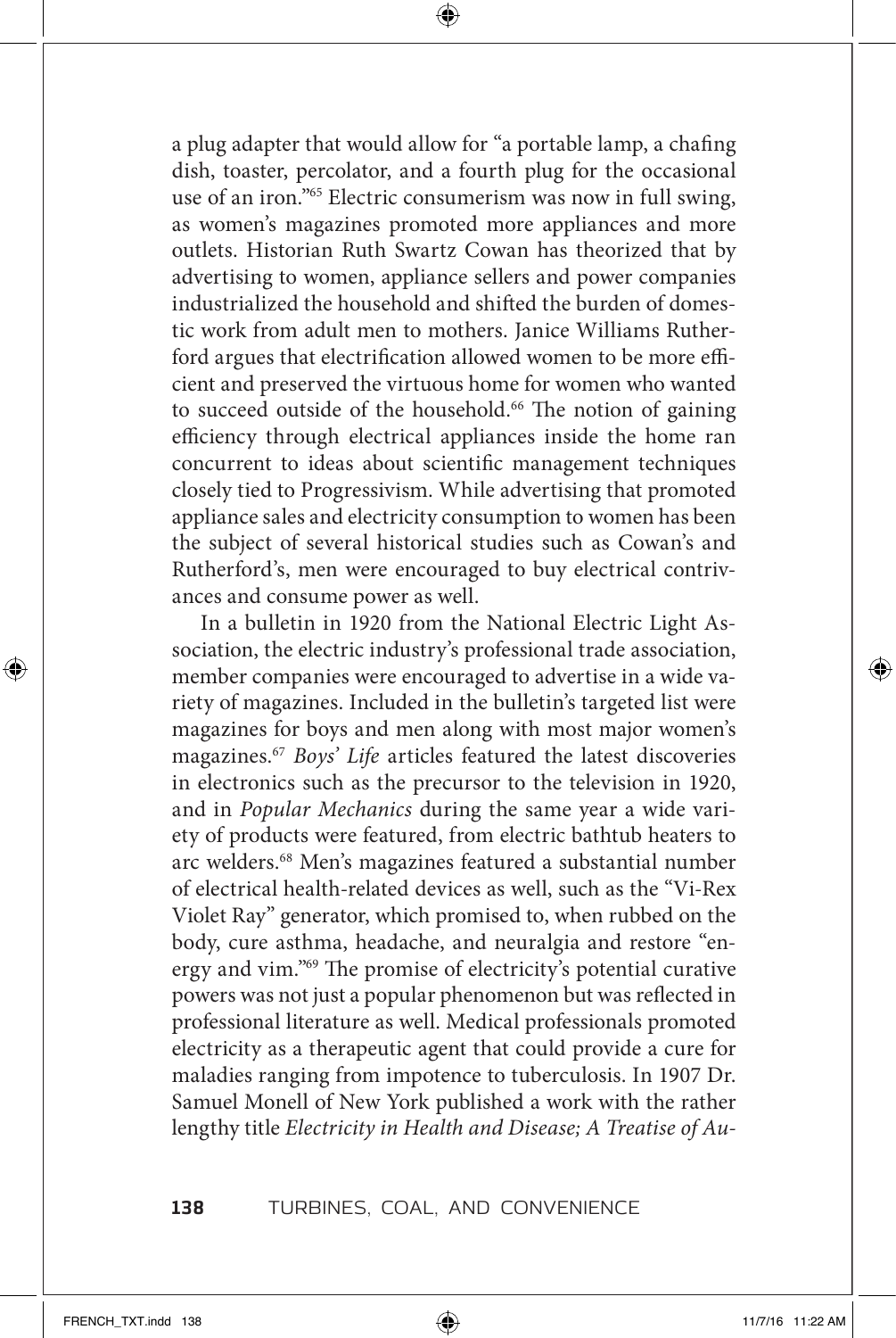*thentic Facts for General Readers, in Which Is Shown How Electric Currents Are Made to Act as Curative Remedies, Together with an Account of the Principal Diseases Which Are Benefited by Them*, which addressed the curative ability of electricity applicable in afflictions ranging from cholera to "the impaired voices of speakers and singers."70 The extent of Monell's confidence in electricity as a vital component of a physician's toolkit is evident in his work's preface:

⊕

The general public for the most part knows electricity simply as something for light, power, and commercial use. The Electrical Engineer knows his currents in phases, cycles, volts, and terms of copper. He works with mathematics and metals, neither of which have nerves. But the physician who prescribes electricity must know his currents in terms of tissues that feel, that breathe, and that work constantly in their wonderful ways to carry on the processes of life. To make these living tissues—nerves, blood-vessels, muscle fibres, secreting and excreting organs, heart, lungs, liver and kidneys—obey the laws of Nature and maintain health the trained physician whose curative resources are up-to-date must know electricity as the Artist knows his tools and what he can make them  $d\rho^{71}$ 

In 1919, Drs. George and Ralph Jacoby of Philadelphia published *Electricity in Medicine: A Practical Exposition of the Methods and Use of Electricity in the Treatment of Disease, Comprising Electrophysics, Apparatus, Electrophysiology and Electropathology, Electrodiagnosis and Electroprognosis, General Electrotherapeutics and Special Electrotherapeutics*, which showed equal promise in the therapeutic qualities of electricity in maladies ranging from psychoses to "paralysis of rectum."72 While the effectiveness of various electric health devices and treatments was questionable, the claims reflect the fact that electricity itself was a new and unique force. In the early 1900s, companies advertised curative electric belts in a number of national magazines and sold them through popular catalogs such as Sears, Roebuck and Company's. Although the middle class was the intended market for the belts, historian Carolyn Thomas de la Peña has suggested that working-class Americans

#### TURBINES, COAL, AND CONVENIENCE **139**

♠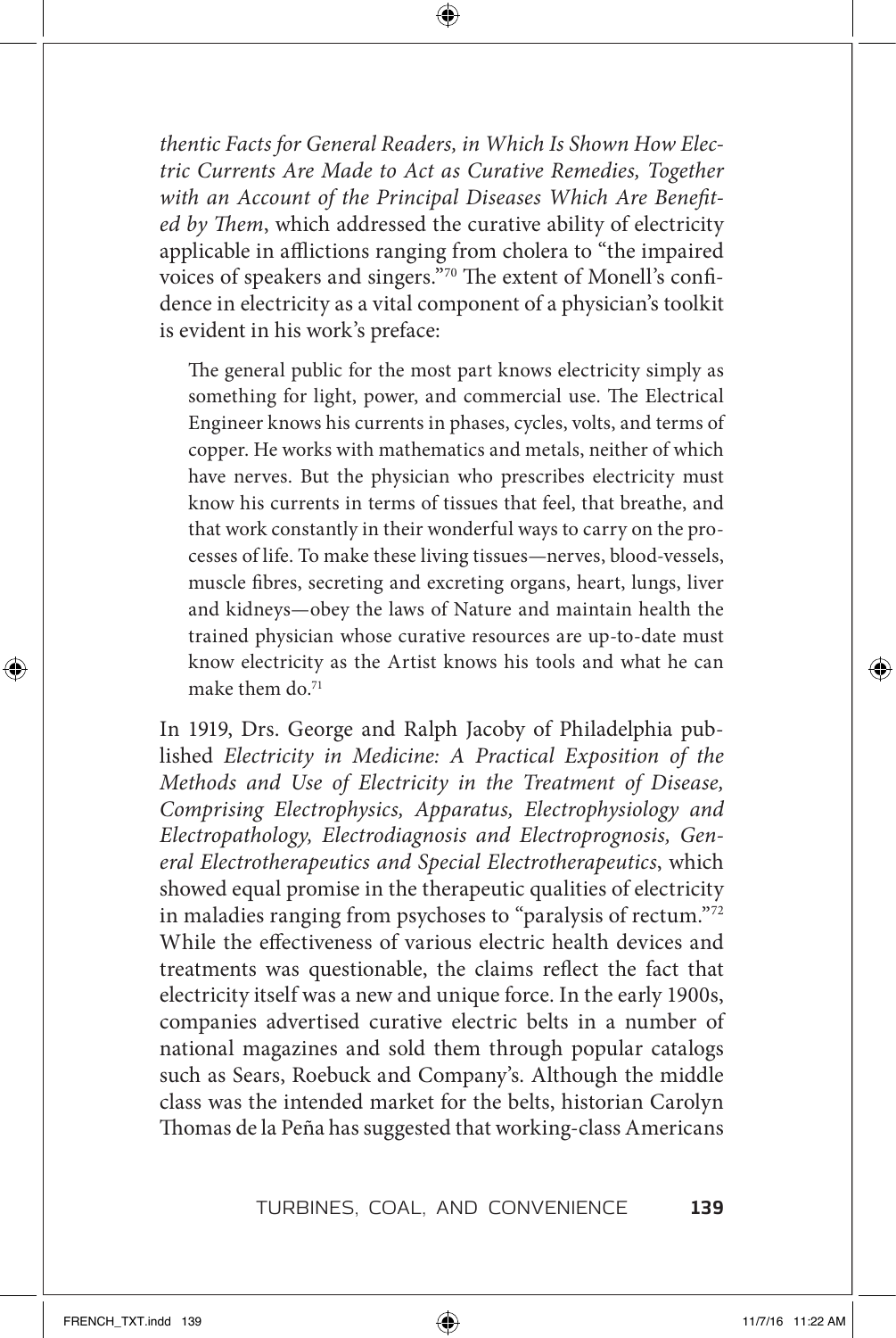purchased electric belts as well. Although many did not have access to electricity, Thomas de la Peña's analysis indicates that electricity as a technology garnered a special status in American culture.73

⊕

With the claims that electricity was a curative force for a variety of health conditions, the technology had now reached an omnipotent status. Defined in terms ranging from divine to a solution for social issues since 1876, electrical energy was constructed as a cure-all for ill health and an agent for convenience by the 1920s. Consumption of electricity grew rapidly as middle-class urban homes became electrified in the 1920s. The percentage of urban homes with electricity doubled between 1920 and 1930, reaching 84 percent. Radios, refrigerators, vacuum cleaners, and other electrical devices drove appliance sales from \$833 million in 1921 to \$1.6 billion in 1927.74 Adjusted for per-dwelling usage, consumption rose from 339 kilowatt-hours per dwelling in 1920 to 547 kilowatt-hours in 1930.75

Sounding hauntingly like Mrs. Leete from Edward Bellamy's *Looking Backward*, written a quarter of a century earlier, Helen Bartlett, a teacher of cooking at Salt Lake High School in Utah wrote in 1914, "Electricity does not poison the air. A candle uses up almost as much air as a person. Compare a candle with the burners of a gas stove and think what they do to the air."76 A Chicago School of Sanitary Instruction noted in that same year, "When we sweep away dirty coals in favor of clean electricity for running factories, heating houses, and cooking food, we are likely to sweep away half the ills that human flesh is heir to at the same time."77 As part of the proceedings during the National Conference of Social Work in 1926, one speaker boldly announced, "The future belongs to clean electricity and the mind can think as cleanly. We shall make little progress with programs until we learn to include electricity and the mind of the youth in these programs."78 As electricity was increasingly associated with the notion of clean—"clean electric motors," "clean electric plants," "clean electric light"—it was increasingly evident that the association between electricity and coal, fire, and smoke had been severed in the mind of society.79 While Americans celebrated "clean electricity," and "the

#### **140** TURBINES, COAL, AND CONVENIENCE

♠